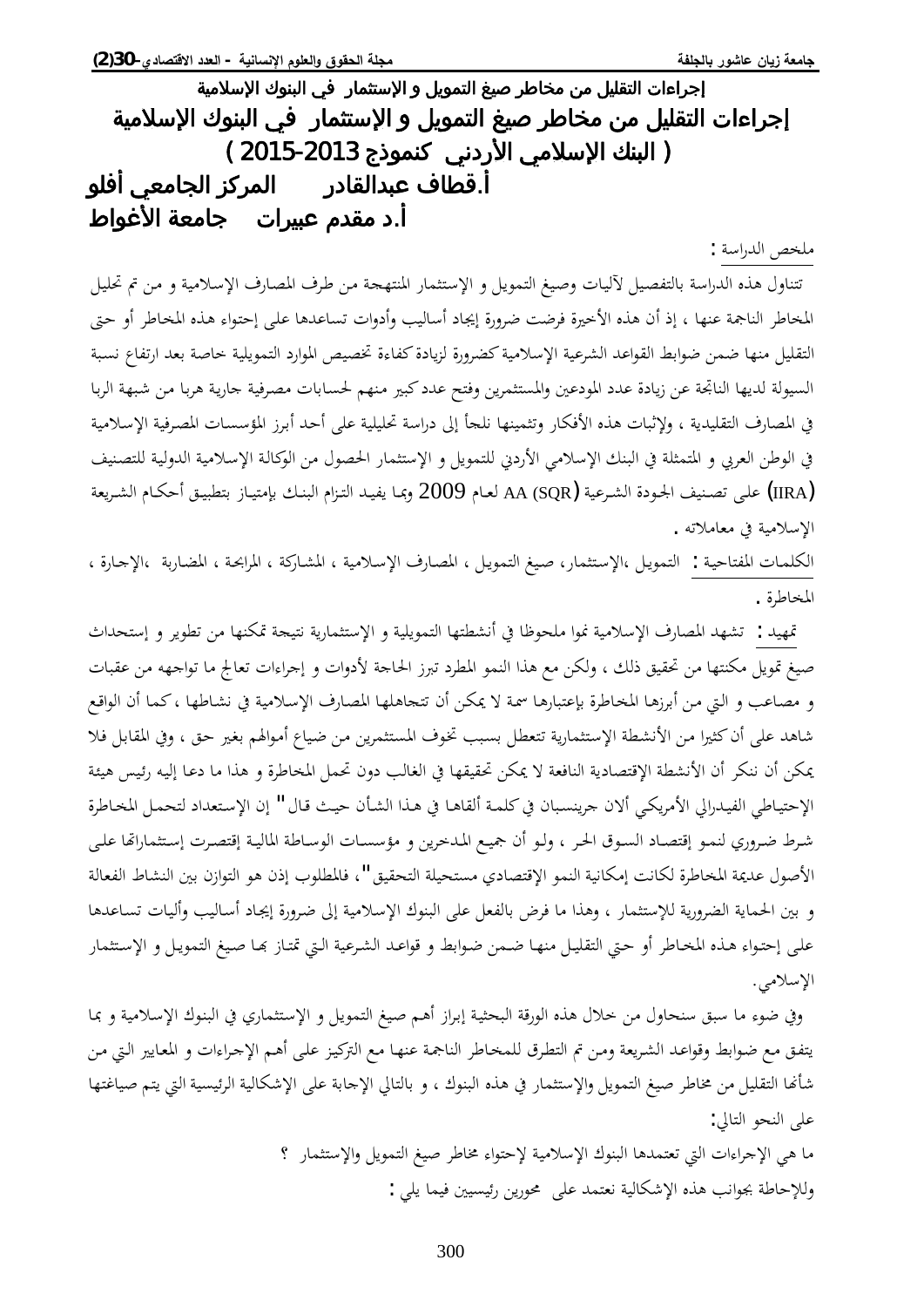إجراءات التقليل من مخاطر صيغ التمويل و الإستثمار في البنوك الإسلامية المحور الأول : العلاقة بين التمويل والإستثمار في الإقتصاد الإسلامي. المحور الثاني : اليات التمويل والإستثمار في المصارف الإسلامية. المحور الثالث : مخاطر صيغ التمويل و إجراءات مصرفية إسلامية للتقليل منها في البنك الاسلامي الأردني المحور الأول : العلاقة بين التمويل و الإستثمار في الإقتصاد الإسلامي : إن علاقة التمويل بالاستثمار يمكن القول أنهما وجهان لعملة واحدة حيث يكملان بعضهما البعض في تحقيق هدف مشترك ، فالإستثمار يعني كل إرتباط مالي يهدف الى تحقيق منافع يتوقع الحصول عليها على مدى فترة من الزمن ، وعليه فإنه لا يمكن إتخاد قرار الحصول على التمويل أو تقديمه للأشخاص الراغبون في الحصول عليه إلا بعد الإجابة على أسئلة الإستثمار المتعلقة بحجم عائده ودرجة المخاطرة فيه ، وأن العائد على الإستثمار يجب أن لا يقل عن تكلفة الأموال (تكلفة الحصول على التمويل المطلوب) . أما الفرق بين التمويل و الإستثمار هو أن التمويل يتعلق بكيفية الحصول على الأموال أو توظيف هذه الأموال و كل ما إرتبط بهما من موضوعات ، بينما الإستثمار يتعلق بكيفة الحصول على العائد من خلال التعامل بالأموال وكل ما إرتبط بما من موضوعات . من جهة أخرى أيضا أن الإستثمار لا يمكن إتخاد قرار مناسب فيه إلا بعد معرفة الأسلوب الأمثل للتمويل وتكلفة كل مصدر من مصادره وذلك للمحافظة على تحقيق هدف تعظيم العائد . - المقارنة بين التمويلين الإسلامي و الربوي : إن التمويل الإسلامي (المباح) يختلف عن التمويل الربوي في مجموعة من الخصائص ندرجها في النقاط التالي: <sup>[\(1](#page-16-0))</sup> مح يستمر ملك الممول لمالكه في التمويل الإسلامي بينما تتحول ملكية المال المقترض إلى المقترض في التمويل الربوي؛ ƾȈǨƬºLjŭ¦À¢) ¨°ƢºLjƻƨºȇ¢ÄȂºƥǂdz¦DzºȇȂǸƬdz¦Ŀ¾ȂºǸŭ¦DzºǸƸƬȇȏƢºǸǼȈƥȆǟǂºnjdz¦DzºȇȂǸƬdz¦Ŀ¾Ƣºŭ¦§°ȄºǴǟ¨°ƢºLjŬ¦ǞºǬƫ ضامن لما في يده)؛ ƢºȀȈǴǟDzºǐŹŖºdz¦¨®ƢºȇDŽdz¦ǖƦƫǂºƫȏƢºǸǼȈƥȆǟǂºnjdz¦DzºȇȂǸƬdz¦ĿƢºǸȀǫƢǨƫ¤ƤºLjƷǂºưǯ¢Dzºǫƶƥǂºdz¦ĿÀƢºǧǂǘdz¦½ŗºnjȇ الممول في التمويل الربوي بالنتيجة الربحية للمشروع و لا بحصة المستفيد من التمويل ؛ DzºȇȂǸƬdz¦Ŀ©ȏƢǸǠƬºLJȍ¦ǺºǷ¸ȂǻÄ¢DzȇȂŤǺǰŻƢǸǼȈƥƢȀްǞǫȂƬŭ¦ƨȇ°ƢǸưƬLJȍ¦¾ƢǸǠdzƢƥȆǷȐLJȍ¦DzȇȂǸƬdz¦ǂǐƸǼȇ الربوي؛ خ لابد في التمويل الإسلامي من أن يكون للعمل تأثير في إنماء المال الممول ، بينما لا يشترط ذلك في التمويل الربوي حتى إنه ينطبق على الدين في الذمة ، وهو لا ينمو وحده و لا بالعمل ؛ ❖ يمكن أن يكون التمويل في الإسلام بالنقود أو بالأصول الثابتة أو الأصول المتداولة ، بينما العادة في التمويل الربوي هو بالنقود فقط على أنه إذا حصرنا المقارنة بالمضاربة فإنحا يشترط لها النقود في الغالب فتصبح مشابحة في هذا التمويل

أما أوجه التشابه بين التمويلين ندكر منها النقاط التالى : <sup>[\(2](#page-16-1))</sup>

الربوي .

¾ȂºǏȋ¦ǮºǴǸƬƥƢºǷ¤ȆǷȐºLJȍ¦DzºȇȂǸƬdz¦Ŀ¦ǀºǿǶƬºȇ¾Ƣºŭ¦§°ǽƾºȇǂȇÄǀdz¦°ƢǸưƬLJȍ¦¸ȂǼƥDzȇȂǸƬdz¦ǺǷƾȈǨƬLjŭ¦ƾȈȈǬƫ الثابتة أو المتداولة ووضعها كأعيان تحت تصرف الطرف العامل أو اشتراط نوع الإستثمار في العقد ،كما يتم التقييد في العقد في التمويل الربوي؛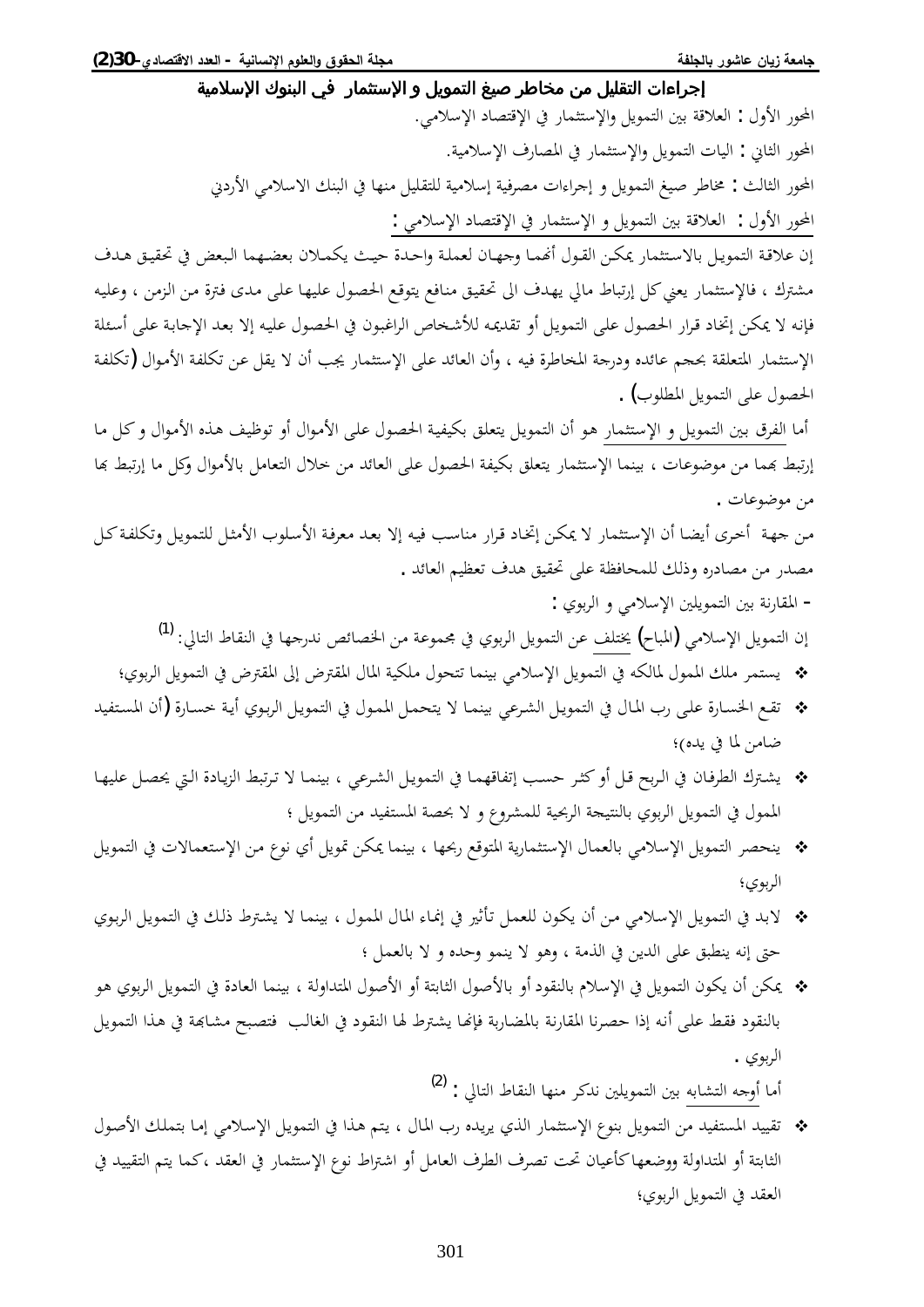- ǪºȇǂǗǺºǟǾºdzƢЬƢƥŗºLJȍƢƥ¾Ƣºŭ¦ƤƷƢºǏƨºƦǣ°ǂºǐƸǼƫÄȂƥǂdz¦DzȇȂǸƬdz¦Â¸Âǂnjŭ¦DzȇȂǸƬdz¦ǺǷ DzǯȆǨǧ¬ƢƥŗLJȍ¦ƾǐǫ الغير ؛
- DzººȇȂǸƬdz¦ĿµǂººǬdz¦ǺººǷƾȈǨƬºLjŭ¦ÂȆǟǂºnjdz¦DzººȇȂǸƬdz¦ĿDzºǷƢǠdz¦»ǂººǘdz¦ȂºǿªƾƸƬººLjŭƢƥİƢǸưƬºLJȍ¦°¦ǂººǬdz¦ǂºǐƷ الربوي .

المحور الثاني : آليات التمويل والإستثمار في المصارف الإسلامية : تقوم المصارف الإسلامية بإستثمار الأموال المتجمعة لديها من أجل تحقيق العائد لها و للمستثمرين معها (أصحاب حسابات الإستثمار) من خلال أدوات و صيغ التمويل الإستثماري التي يقصد بما الصور و الأساليب المختلفة التي يتم بَحا تنظيم العلاقة في مجال إستعمال رأس المال ، وسوف نستعرض أهم الصيغ التمويلية التي يرتكز عليها النشاط المصرفي الإسلامي ضمن النقاط التالية :

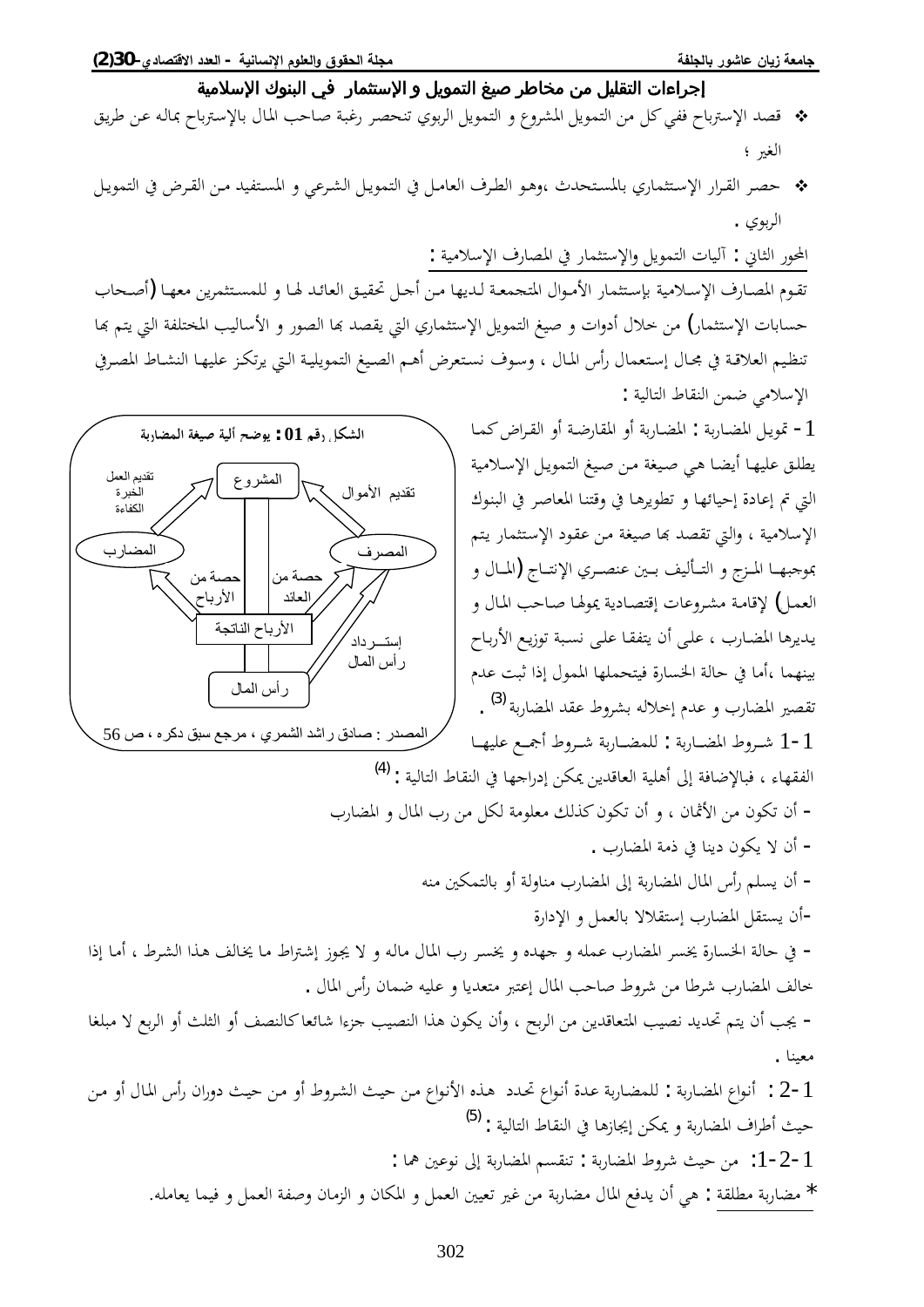إجراءات التقليل من مخاطر صيغ التمويل و الإستثمار في البنوك الإسلامية \* مضاربة مقيدة : هي التي قيدت بعمل أو مكان أو زمان أونوع أو بائع أو مشتري . خ -2 : من حيث دوران رأس المال : تنقسم المضاربة إلى : \* مضاربة مؤقتة : هي مضاربة محددة بصفقة معينة وتنتهي بعدها ، أي يحدد فيها الزمن لدوران رأس المال دورة واحدة \* مضاربة مستمرة : هي مضاربة غير محددة بصفقة معينة معينة، وتتميز بدوران رأس المال عدة مرات . أ −2−2 : من حيث أطراف المضاربة : تنقسم المضاربة إلى \* مضاربة ثنائية الأطراف : تكون بين طرفين فقط (صاحب رأس المال و صاحب العمل) و يجوز أن يكون صاحب رأس المال أكثر من شخص غير أنه يعتبر طرفا واحدا وكذلك الحال بالنسبة لصاحب العمل . \* مضاربة متعددة الأطراف : هي التي يأخد فيها صاحب العمل المال من صاحب رأس المال ويعطيه لصاحب عمل آخر فيكون صاحب العمل الأول صاحب مال بالنسبة لصاحب العمل الثاني . − التمويل بالمشاركة : المشاركة تمثل تعاقد بين إثنين أو أكثر على العمل للكسب بواسطة الأموال أو الأعمال أو الوجاهة حصة من<br>دأس المال ليكون الغنم بالغرم بينهم حسب الإتفاق<sup>[\(6](#page-16-5))</sup>

ورغم التشابه بين صيغتي المشاركة و المضاربة من ناحية توزيع الأرباح و الخسارة حسب الإتفاق إلا أن هناك فارقا جوهريا بينهما من الناحية التمويلية ففي المشاركة يشارك رب المال في الإدارة أيضا عكس المضاربة كما ذكرنا

 $^{(7)}$  $^{(7)}$  $^{(7)}$ : ومن أهم أنواع المشاركات في المصارف الإسلامية  $\cdot 1$  - 2 1−1−2: − المشاركة الدائمة (الثابتة): وهي إشتراك البنك في مشروع معين بِهدف الربح دون أن يتم تحديد أجل معين لإنتهاء هذه الشركة ، ومثال ذلك إشتراك البنوك الإسلامية في إنشاء الشركات المساهمة أو المساهمة فيها بمدف السيطرة عليها أو بهدف البقاء فيها لأسباب معينة

32 بكر بلقايد بتلمسان –الجزائر - 2016، ص

2−1−2 ∶ − المشاركة المؤقتة : وهي إشتراك البنك في مشروع معين بمدف السرعة مع تحديد أجل أو طريقة إنحاء مشاركة البنك في هذا المشروع في المستقبل وهذه المشاركة نوعين هما :

ƨǬǨºǏDzºȇȂŤĿ©ƢºLjLJƚŭ¦ÃƾºƷ¤Â¢ °ƢºƴƬdz¦ÃƾƷ¤ǞǷȆǷȐLJȍ¦»ǂǐŭ¦½¦ŗNj¤ȆǿÂ : ƨǼȈǠǷƨǬǨǏDzȇȂŤĿƨǯ°Ƣnjŭ¦ \* معينة على أن يقتسما الربح بنسب معينة ، فيتم تصفية الصفقة و إحتساب حصة كل طرف من الأرباح و تسليمها له بعد إعادة رأسماله له ، وبهذا تنتهي الشركة و مثال ذلك إشتراك البنك مع أحدى المقاولين في تنفيد عطاء بناء مجمع تجاري أو إشتراكه مع أحد تجار المواد الغدائية في إستيراد مواد غدائية معينة تحتاجها البلد لصالح الحكومة أو لمصالح المؤسسات الإستهلاكية المدنية أو العسكرية .

\* المشاركة المنتهية بالتمليك (المشاركة المتناقصة): وهي إشتراك المصرف الإسلامي مع طرف أو عدة أطراف في إنشاء مشروع معين برأسمال معين و بهدف الربح ، بحيث يساهم البنك و الشركاء في رأسمال هذا المشروع بنسب معينة على أن يقوم الطرف الأخر (الشريك الأخر أو أحد الشركاء) بشراء حصة البنك تدريجيا من الأرباح التي يحصل عليها إلى أن تنتقل حصة البنك



ا**لمصدر :** هند مهداوي ،" التمويل المصرفي الاسلامي حل بديل للأزمات المالية العالمية "، أطروحة دكتوراه في علوم الإقتصادية تخصص : نقود مالية وبنوك ، (غير منشورة ) ،كلية العلوم الاقتصادية والتحارية وعلوم التسيير ، جامعة أبي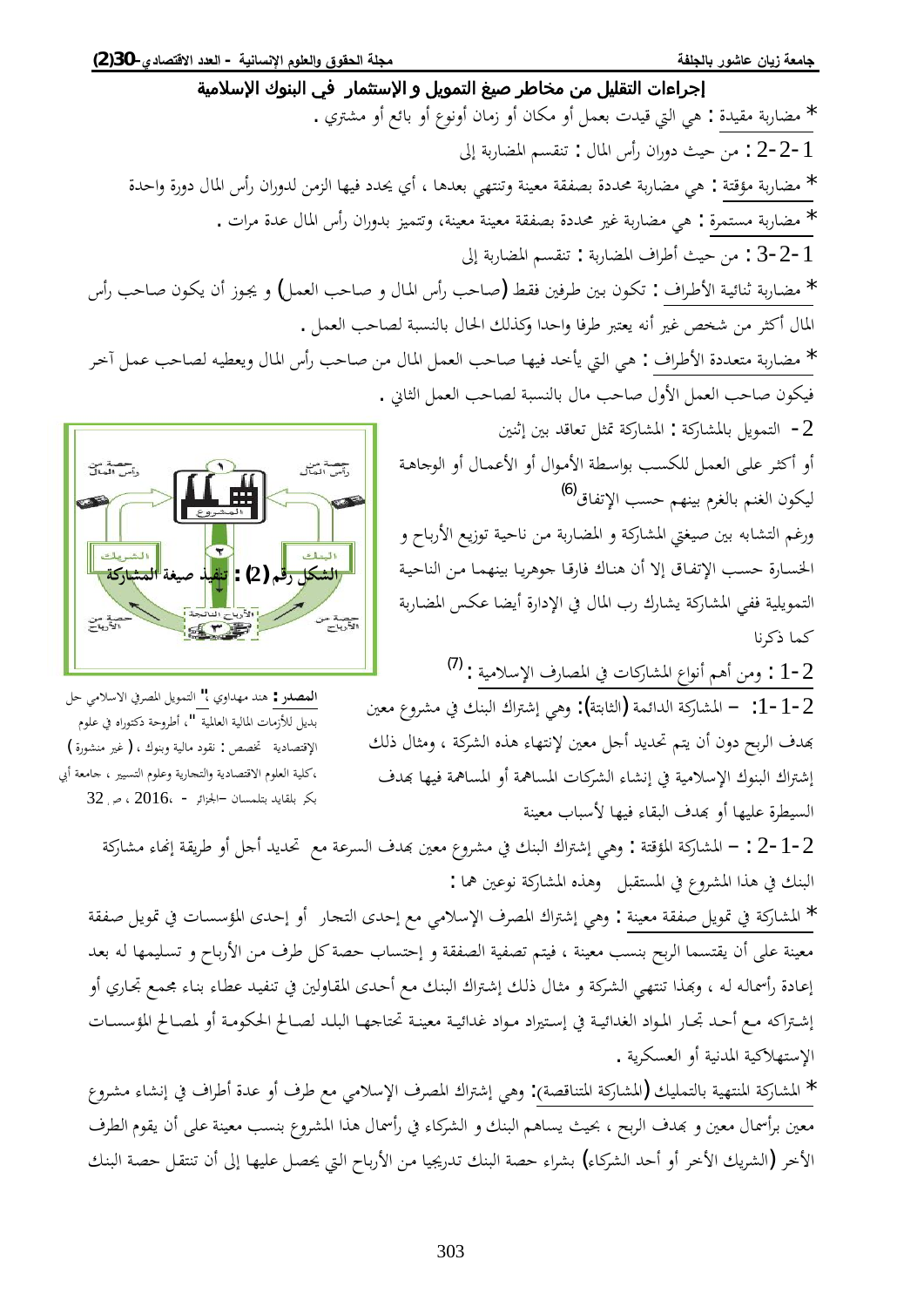# ᥴ᧔ᧃᦓ᧙ҫӂᧈᥲᦿҫ᧒ᦳ ҵᧄᦓ᧙ҫӇᦾ᧓ᧄᦿҫ᧔ᦛᦎᦣᦈᧃᧆᧃᦾ᧔ᧀᦸᦿҫҮҫҥҫᦎҩ

في رأسمال المشروع بالكامل و بشكل تدريجي للطرف الأخر هو مالك المشروع ويخرج البنك من الشركة ،وعلى ذلك تمثل المساهمة المتناقصة وسيلة لتمويل الاستثمارات المتوسطة والطويلة الأجل في جميع محالات الاستثمار والتنمية<sup>(8)</sup> [.](#page-16-7) − التمويل بالمرابحـة : تم تطوير صيغة المرابحـة في تطبيقاتهـا بـالبنوك الإسـلامية و أصبحت تعرف بالمرابحـة للآمـر بالشـراء ، بهدف تمكين الأفراد من الحصول على السلع التي يحتاجونها قبل توافر الثمن المطلوب ، على أساس دفع القيمة بطريق القسط الشهري أو غير ذلك من الترتيبات المشابحة إلا أن هذا الخط يبدأ من المستهلك أو العميل الذي يتقدم إلى البنك بطلب شراء سلعة معينة و بمواصفات محددة على أساس الوعد منه بشراء السلعة اللازمة له فعلا مرابحة بالنسبة المتفق عليها ويدفع الثمن مقسطا حسب إمكانياته .

أي أنحا عملية مركبة تتضمن وعدا بالشراء ووعدا بالبيع و المصارف الإسلامية لا تنفذ هذا البيع إلا بعد تملك محل التعاقد ، فهي مواعدة بين المصرف ة العميل تتضمن وعدا من العميل بالشراء في حدود الشروط المعدة عنه ووعدا أخر من المصرف بإتمام هذا البيع بعد الشراء طلبا لهذه الشروط <sup>[\(9](#page-16-8)</sup>).

4− التمويل بالسلم : يقوم هذا الأسلوب من التمويل على نوع من البيوع التي أقرتها الشريعة الإسلامية و نظمتها ،فالسلم هو نوع من البيوع تؤجل فية السلع المباعة المحددة المواصفات و يعجل فيه بثمنها بغية تمويل البائع من قبل المشترى بأسعار تقل عن الأسعار المتوقعة وقت التسليم في العادة، فهو التمويل العاجل على حساب الإنتاج الأجل و تستخدم البنوك هذه الصيغة عادة لتمويل القطاع الزراعي <sup>[\(10](#page-16-9)</sup>).

أح الصيغ التمويلية الأخرى : إضافة إلى الصيغ التمويلية السابقة ، هناك $5$ محموعة من الصيغ المستحدثة منها التمويل بالإجارة ، و التمويل بالمساقاة ، المزارعة ، الإستصناع

5−1 التمويل الإيجارة : الإحارة هي عقد على منفعة مباحة معلومة تؤخذ شيئا فشيئا لمدة معلومة من عين معلومة أو موصوفة في الذمة أو عمل معلوم ، وتطبق البنوك الإيجار على صورتين هما : <sup>[\(11](#page-16-10))</sup> 5−1 −1: التــأجير التشــغيلي أو الخــدمي : مثــل تــأجير الســيارات و

الحاسبات الإلكترونيـة ومعـدات البنـاء.....، وهنـا يعتمـد البنـك علـي السوق في الحصول على السلعة أو بيعها ، ولا يكون هناك إرتباط بين عمر الأصل و مدة الإيجار كما يتميز بكون نفقات الصيانة تكون على المؤجر .

ك−1 −2 :−التأجير التمويلي أو الرأسمالي :وفيه يقدم البنك خدمة تمويلية ، فهو يعتبر عملا من أعمال الوساطة المالية ، حيث يقوم البنك (المؤجر) بتمويل شراء الأصول التي يحتاج إليها المستأجر ويؤجرها له بعقد غير قابل للإلغاء ، وتبقى ملكية الأصل للمؤجر وحق الإنتفاع للمستأجر مقابل دفعات إيجارية تغطى على مدى فترة التعاقد الأموال المدفوعة في شراء الأصل و عائد هذه الأموال ، وأما الصيانة في هذه الحالة فتكون على المستأجر .



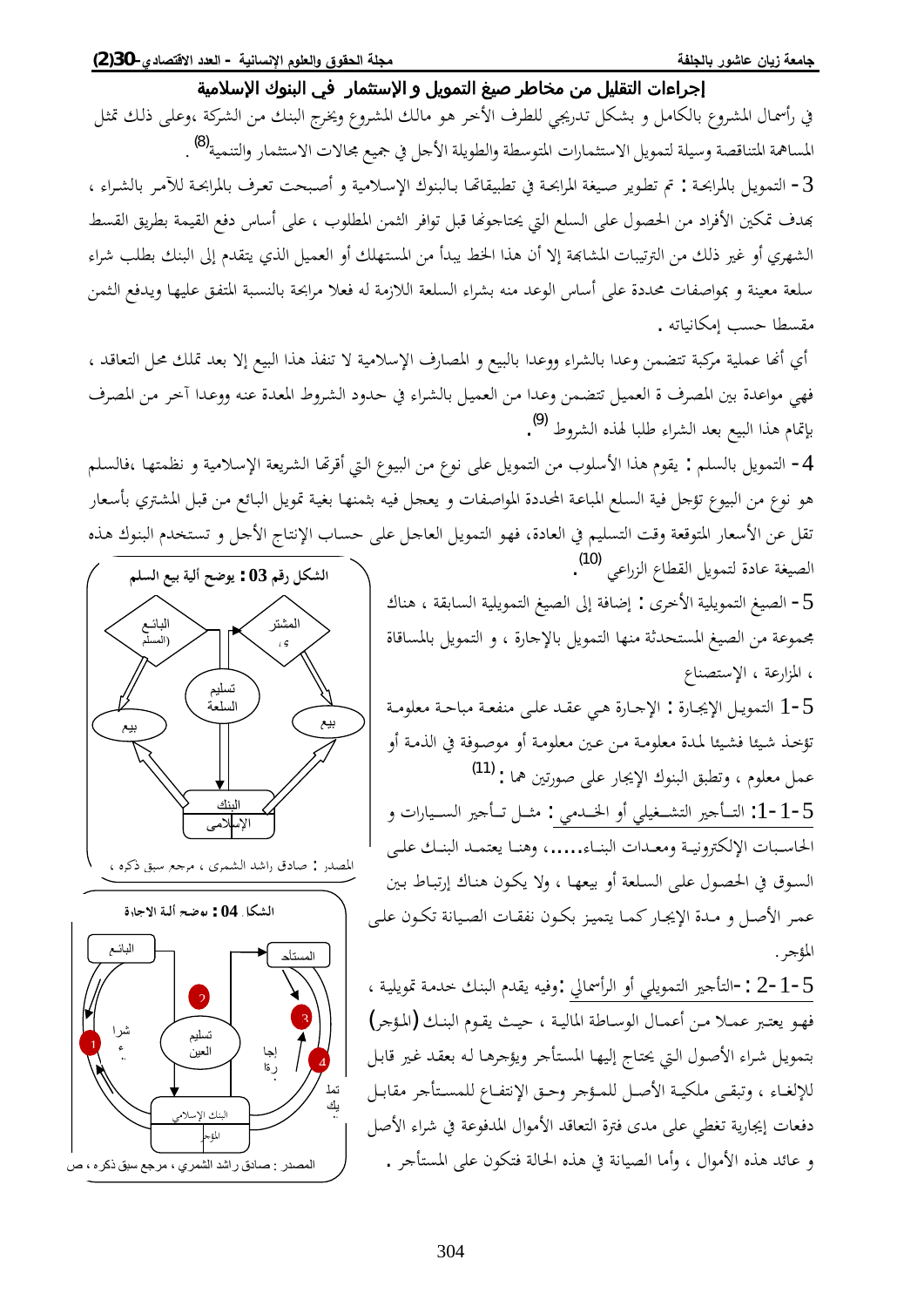|<br>|<br>|الصانع)<br>|

C<br>سياع<br>موازي

 $\begin{picture}(120,10) \put(0,0){\line(1,0){155}} \put(15,0){\line(1,0){155}} \put(15,0){\line(1,0){155}} \put(15,0){\line(1,0){155}} \put(15,0){\line(1,0){155}} \put(15,0){\line(1,0){155}} \put(15,0){\line(1,0){155}} \put(15,0){\line(1,0){155}} \put(15,0){\line(1,0){155}} \put(15,0){\line(1,0){155}} \put(15,0){\line(1,0){155}}$ 

 $\sum$ 

البنك الاسلاه .<br>البائع | المشتري

# ᥴ᧔ᧃᦓ᧙ҫӂᧈᥲᦿҫ᧒ᦳ ҵᧄᦓ᧙ҫӇᦾ᧓ᧄᦿҫ᧔ᦛᦎᦣᦈᧃᧆᧃᦾ᧔ᧀᦸᦿҫҮҫҥҫᦎҩ

ƨºȇƢǟ°ĿDzºǷƢǠdz¦ǺºǷƾºȀŪ¦¾ǀºƥ²ƢºLJ¢ȄºǴǟ¿ȂºǬƫŖºdz¦©Ƣǯǂºnjdz¦ǺºǷ¸ȂºǼdz¦Ǯºdz¯Ȇºǿ¨ƢǫƢºLjŭ¦ : ¨ƢǫƢºLjŭƢƥDzºȇȂǸƬdz¦ : 2-5 الأشحار المثمرة و تعهدها بالسقى و الرعاية على أساس أن يوزع الناتج من الأثمار بينهما بحصة نسبية متفق عليها و الشكل رقم (05) يوضح هذه الألية .

3−5: التمويل بالمزارعة : المزارعة هي دفع أرض و حب لمن يزرعه ويقوم عليه أو مزروع لمن يعمل عليه بجزء مشاع من المتحص و يلتزم العامل ما فيه صلاح الثمرة و الزرع وزيادتها من السقي و الإستسقاء و الحرث و الآلة …و الشكل رقم (6) يوضح ذلك .



1−5: التمويل الإستصناع : الإستصناع هو طلب صنع شئ ما على صفة معينة بثمن معلوم و يجب وصف الشئ المطلوب صنعه بدقة و تحديد مقاساته و مادته الخام …و الشكل رقم (07) يوضح أليات الإستصناع الشكل رقم  $(7)$  : يوضح صيغة عقد الإستصناع

> و يشترط في عقد الإستصناع أن تكون المادة من الصانع فلو كانت من طرف المستصنع فسوف يكون العقد إجارة .ويمكن للبنوك إستخدام هذه الصيغة بأي من الخيارين : <sup>[\(12](#page-16-11)</sup>) - يمكن للبنك أن ينشئ مصانع لإنتاج المصنوعات وذلك بتوفير الموارد البشرية المؤهلة و المادة الخام ويمكن بمذه الطريقة أن يطبق عقد الإستصناع مع طالبي الصنع . - كما يمكن للبنك أن يكون شريكا للصانع أو للمصانع و يتأتى من هذه المشاركة أنه قد يتعامل شركاؤه بالإستصناع مع زبائنهم . المحور الثالث - مخاطر صيغ التمويل و إجراءات مصرفية للتقليل منها

تتعرض البنوك الإسلامية إلى مخاطر عديدة ناتجة عن التطورات المتسارعة ؛ التمويلية و الإستثمار ، لذلك أصبح لزاما عليها أن تتخد الإجراءات اللازمة للتعرف على هذه المخاطر ووضع الإجراءات المناسبة للحد من أثارها ا**لمصدر :** هند مهداوي ، مرجع سبق ذكره ،ص 48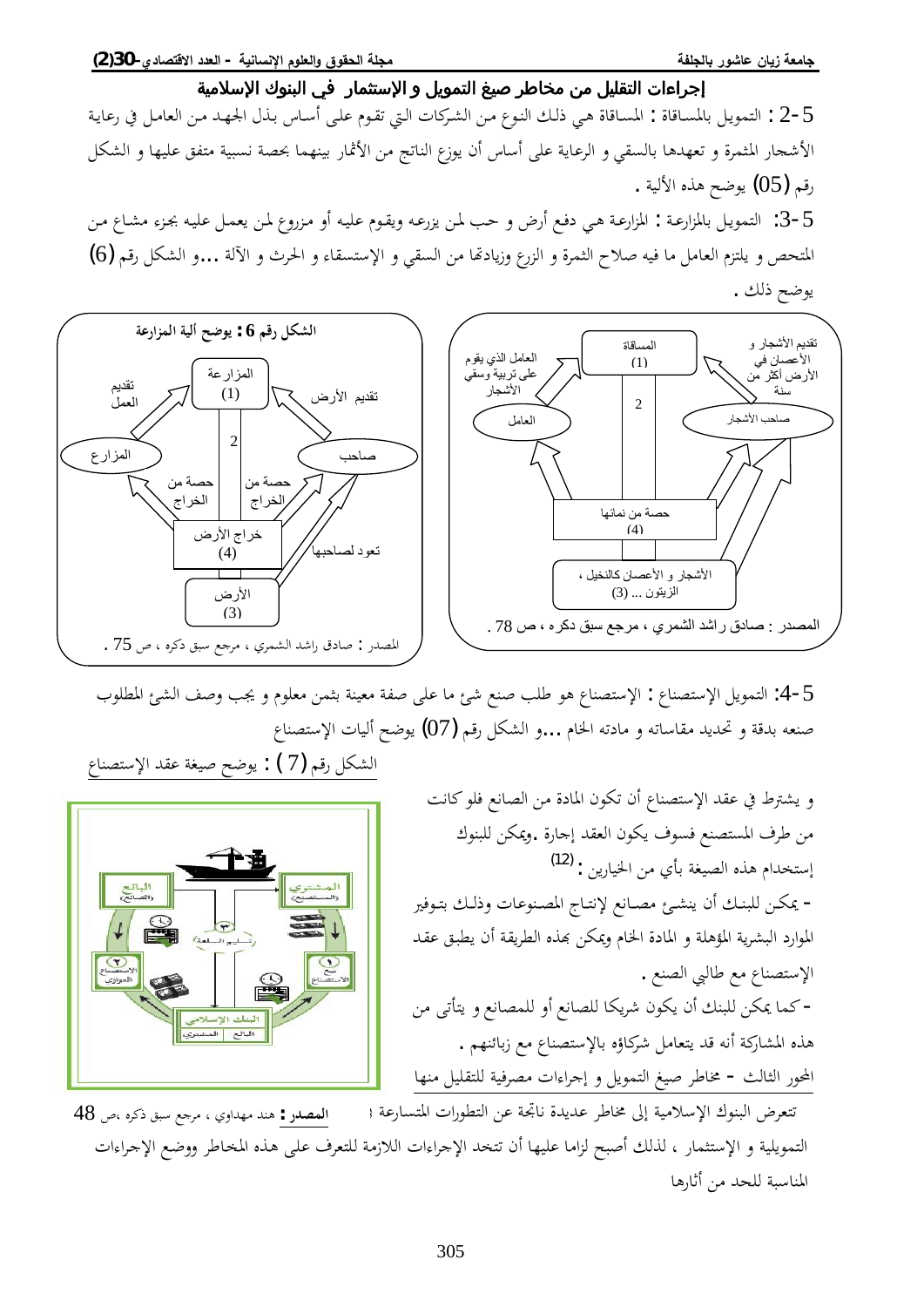## إجراءات التقليل من مخاطر صيغ التمويل و الإستثمار في البنوك الإسلامية أولا – مكونات نظام إدارة المخاطر بالمصارف الإسلامية

يشير مفهوم المخاطرة في الأدبيات المالية و الأعراف المصرفية و حتى بين المجتمع إلى وضع عدم التيقن بحدوث النتائج المطلوبة و إحتمال أن يكون المال غير مرغوب فيه ، فقد عرفته جمعية التأمين الأمريكية بأن الخطر هو " عدم المعرفة الأكيدة بنتائج الأحداث " فالشك في النتائج هو أساس مفهوم الخطر <sup>[\(13](#page-16-12)</sup>)، و الجدير بالتنبيه هنا أن الخسارة المتيقنة لا تسمى مخاطرة لأن المرتكز الأساسي بين الخطر و الخسارة هو الشك و عدم اليقين ، أما عند اليقين المسبق بأن النتيجة غير المرغوبة ستقع فليس ثمة مخاطرة بل هي حالة خسارة متحققة .

ويعرف عبد الكريم محمد حماد مخاطر الإستثمار في المصارف الإسلامية بأنها :"عبارة عن العوامل و الأسباب التي تؤدي إلى إحتمالية فشل العميل المستثمر في تحقيق العائد و النتائج المتوقعة من المشروع الإستثماري" <sup>(14</sup>) . في الحقيقة يمكن القول بأن نظام وعملية إدارة المخاطر تشتمل على ثلاث مكونات أساسية تتمثل فيما يلي: <sup>[\(](#page-16-14)15</sup>) − تحيثة بيئة مواتية لإدارة المخاطر واتباع سياسات وإجراءات سليمة لذلك؛ − العمل على الحفاظ على أسلوب مناسب لقياس ومراقبة المخاطر والتخفيف من آثارها؛ - تطبيق واجراء عمليات رقابة داخلية ملائمة.

أ – تحيثة بيئة مواتية لإدارة المخاطر واتباع سياسات وإجراءات سليمة لذلك:

إن تحيئة بيئة مواتية لإدارة المخاطر يحتاج إلى بذل جهود كبيرة من أجل إيجاد البنية التحتية المتينة لنظام يمكن أن يكون أقرب ما عكن للتكامل، وهذا الأمر يتطلب من الإدارة العليا في المؤسسة أن تعمل على إيجاد نظام رسمي لإدارة المخاطر ممثل في إدارة مستقلة أو وحدة إدارية متكاملة تُوجد لهذا الغرض، بحيث تسعى هذه الوحدة الإدارية المستقلة إلى تحديد الإجراءات المناسبة والقيام بالخطوات الضرورية التي تساعد المؤسسة على مواجهة المخاطر التي يمكن أن تتعرض لها كالعمل على إنشاء شعبة تابعة لهذه الإدارة تعمل على تحديد المخاطر المتنوعة التي يمكن أن يتعرض لها المصرف ومراقبتها والعمل على السيطرة عليها، كما تقوم هذه الوحدة بوضع اللوائح و الإجراءات والإرشادات الداخلية الخاصة بنظام إدارة المخاطر، وتعمل على تبني سياسة واضحة خاصة بتطوير نوع الأصول التي يتم تمويلها بما يساعد على تخفيف حدة المخاطر التي يمكن أن تتعرض لها استثمارات المصرف. م • العمل على الحفاظ على أسلوب مناسب لقياس ومراقبة المخاطر والتخفيف من آثارها: ·

يتوجب على المصرف العمل على إيجاد أساليب مناسبة لقياس درجات المخاطر التي يمكن أن يتعرض لها جراء ما يقوم به من أنشطة وما يمارسه من أعمال، كأن يسعى المصرف إلى اعتماد نظام محوسب يساعده على قياس التغيرات التي في عوائده وبما بمكنه من إدارة المخاطر الناجمة عن هذه التقلبات في العائد، وأن يعمل كذلك على وضع سقوف للتمويل الذي يمكن أن يُمنح لكل عميل، بالإضافة إلى وضع خطة لتنويع الاستثمارات على الصعيدين المحلي والخارجي وفي مختلف الأنشطة والقطاعات، والقيام بإيجاد جدول لتحديد آجال الاستثمارات وفق تواريخ استحقاقها من أجل العمل على تلافي وجود فجوة في السيولة المتوافرة لدى المصرف، وكذا العمل على إيجاد نظام مستمر لتسجيل المخاطر وادارتها وافادة الإدارة العليا بها. 3 - تطبيق واجراء عمليات رقابة داخلية ملائمة:

إن الحاجة للرقابة الداخلية أمر لا مفر منه من أجل ضمان سلامة المؤسسات المالية والمصرفية، ويجب على نظام الرقابة الداخلية أن يعمل على تحقيق أهداف المؤسسة المالية من خلال مراقبة كافة الأنشطة والأعمال والوحدات فيها، والعمل على تقييم الأنواع المختلفة للمخاطر، وايجاد نظم معلومات كافية تغطي كافة وحدات المؤسسة، وايجاد وتطبيق سياسات وإجراءات مناسبة تتعلق بعمليات المراجعة الداخلية لكافة مراحل النشاط المصرفي، واصدار تقارير منتظمة عن المخاطر، مع التأكيد على أن يتم رصد و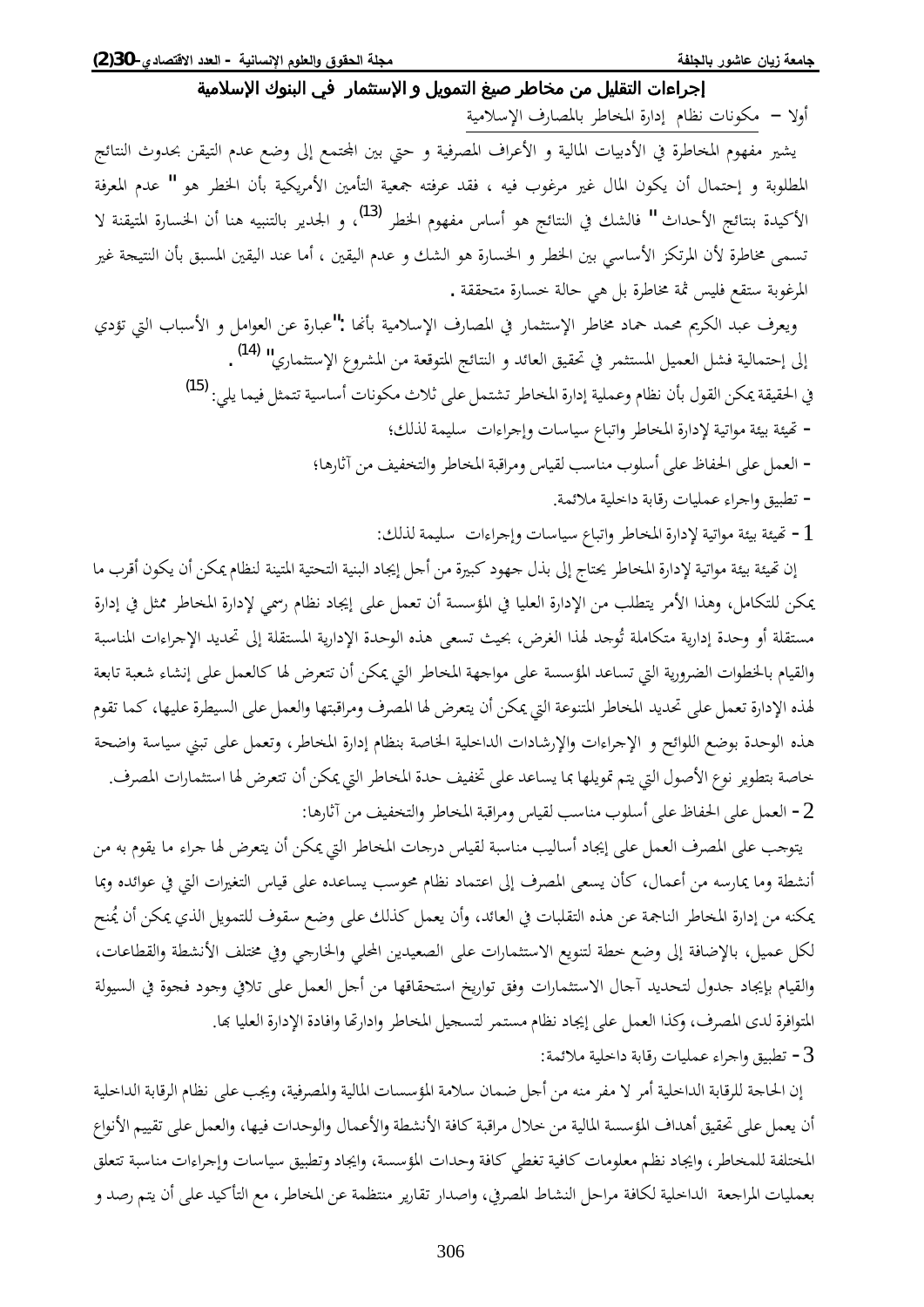قياس المخاطر وضبطها بشكل مستقل لكل نوع من أنواعها، ومن الأمور الهامة التي تساعد على تقليل المخاطر وجود نظام ملائم للتحفيز والمحاسبة يشحع العاملين في المصرف على الإقلال من الولوج في الأنشطة ذات المخاطر، وذلك من خلال تقييد صلاحيات اتخاذ القرار في حدود معقولة، وتحفيز متخذي القرار على إدارة المخاطر بما يتوافق مع أهداف وتطلعات المصرف. ثانيا - مخاطر صيغ التمويل و الإستثمار في المصارف الإسلامية :

إن الممارسة اليومية للأعمال المصرفية تنطوي عليها العديد من المخاطر مما قد تؤدي إلى حدوث نتائج غير مرغوب فيها في حال عدم تمكن المصرف من احتوائها أو التقليل منها ، حيث تتمثل هذه المخاطر في الأشكال التالية : <sup>[\(1](#page-16-15)6</sup>)

أ - مخاطر التمويل بالمضاربة : أخدت غالبية المصارف الإسلامية بمبدأ المضاربة وأخدت تطبيقه في بعض عملياتما بشكل واسع وشامل بحيث لم يعد مقتصرا على التجارة فقط بل تمارس هذه العملية في نشاطات متعددة وفي مختلف المحالات الصناعية و الزراعية و إستغلال العقارات و إنشائها ، ولكن التمويل بالمضاربة يكتنفه العديد من المخاطر التي يمكن تلخيصها على النحو التالي :

− نسبة توزيع الأرباح : كون المضاربة عبارة عن جهد و رأسمال يتم توزيع الأرباح على أساسهما وذلك من خلال تقدير الجهد الذي سيبدل في كل عملية من عمليات المضاربة وهذا متروك لحسابات متعددة فإي خطاء في تقدير هذا الجهد يمون على حساب رأس المال و بالتالي يعرض رأس المال إلى المخاطرة .

– مماطلة المضارب في تصفية العملية : من المتعارف عليه أن أجال عمليات المضاربة قصير الأمد و عليه يجب تصفية العمليات في أجالها لآن أي تأخر في ذلك سوف يفوت على البنك العديد من الفرص الإستثمارية خلال مدة التأخير . − الخسارة :حال وقوعها يتحملها البنك وحده دون المضارب وهذا يمكن أن يدفع المضارب إلى التقاعس عن بذل قصار جهده للتقليل من الخسائر المتوقعة إذا علما أنه لن يضمن شيئا من رأس المال مهما بلغت الخسائر و لن يترتب عليه إلتزامات مالية من جراء ذلك .

− القوانين و التشريعات : عدم وجود قوانين ولوائح تنظم العلاقة بين المصرف وبين عميله الذي يتم تمويله وفق هذه الصيغة كما هو الحال في التمويل الربوي ، ولا شك أن سوءِ أخلاقيات المتعاملين مع المصارف يشكل أهم الأسباب التي جعلتها تحجم عن تقديم التمويل على أساس هذا العقد حفاظا على حقوها وحقوق المودعين .

 $2$  − مخاطر التمويل بالمشاركة : يقوم هذا النوع على مبدأ الغنم بالغرم أي المشاركة في الأرباح و الخسائر التي تتحقق طبقا للحصة المتفق عليها مما يفرض العديد من المخاطر على الطرفين لهذا يستوجب التعرف على مختلف مصادر الخطورة في هذه العملية لإتخاد الإجراءات اللازمة للتقليل من المخاطر الممكن التغلب عليها من كلا الجانبين ،لهذا سوف نعرض أهم هذه المخاطر و المتمثلة في :

– مخاطر مرتبطة بمصادر الأموال : إن معظم الموارد التي تصل إلى هذه المصارف (الودائع الإستثمارية) هي موارد قصير الأجل هذا من شأنه المخاطرة بمذه الودائع في توظيفات متوسطة او طويلة الأجل وبالتالي تعرضها إلى خطر السيولة لا سيما في الوقت الذي تسمح فيه للمودعين بسحب ودائعهم قبل مواعيد إستحقاقها

− المخاطر المتعلقة بنزاهة العميل و أخلاقياته : أثناء عملية المشاركة و خاصة المرحلة ما بين شراء السلعة و تخزينها بإشراف الطرفين تكون العملية غير مغطاة بأي ضمان الأمر الذي يعرض أموال المصرف للتعدي و التقصير من طرف الشريك . − المخاطر المتعلقة بالكوادر الفنية في المصرف : إن العلاقة العكسية بين المخاطر و درجة مهارة وكفاءة العناصر البشرية عكن أن يحمل المصارف العديد من المخاطر سواء في التعرف على فرص المشاركات أو في إختيار المشروعات أو أتناء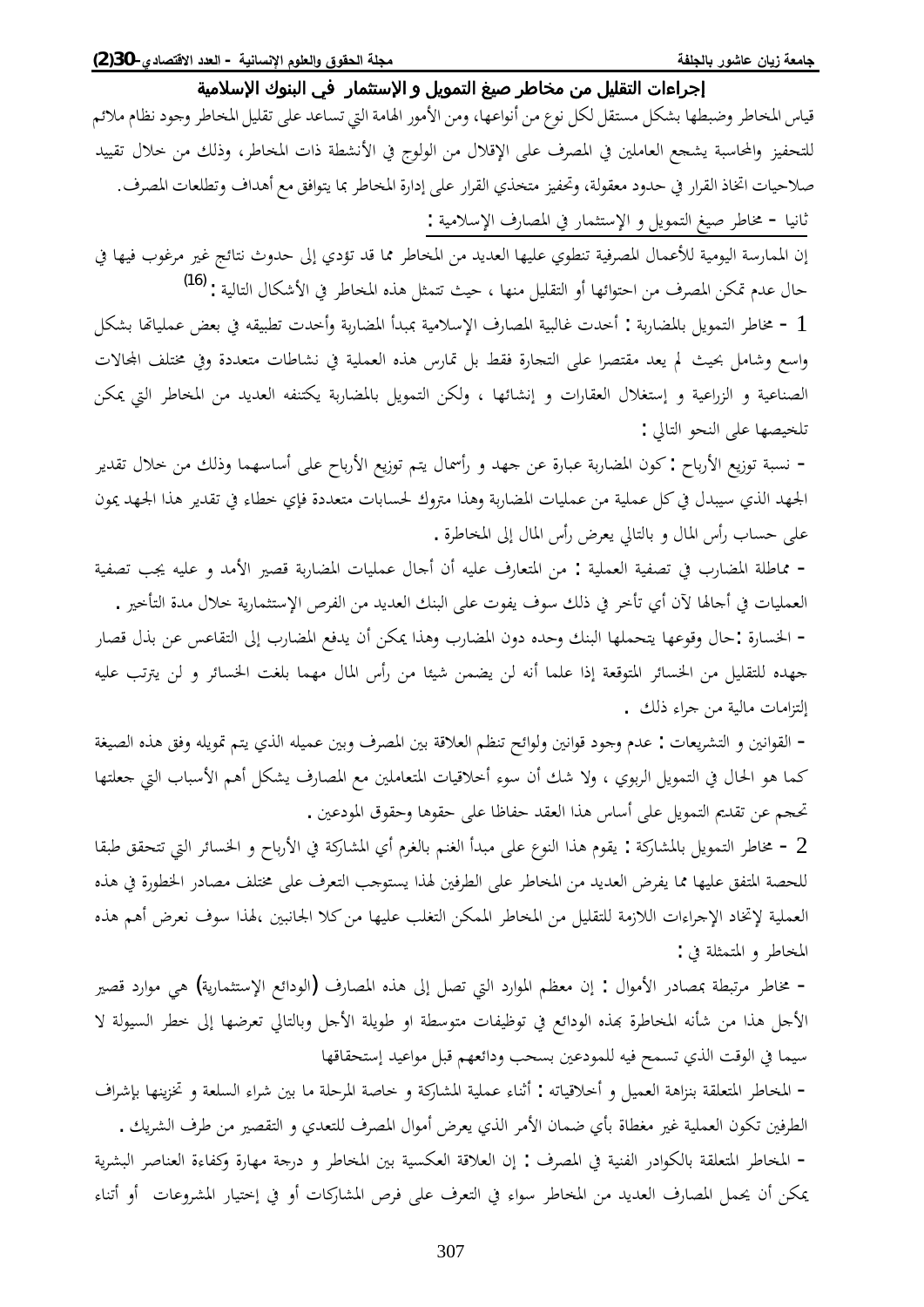التفويضات المشتركة و عند التعرف على الشركاء و ما إلى ذلك من معلومات يمكن توظيفها في خدمة المشاريع ، وكذلك عند تقييم ومتابعة المشروعات .

− مخاطر ناجمة عن نوع و طبيعة السوق : إن عدم الدراية الكافية للمصرف حول السوق الذي سوف تستثمر فيه يمكن أن يفرض عليها العديد من المخاطر كطبيعة المنتج هل سيكون سلعة كمالية أم أساسية ، وهل سيعتمد على التكنولوجيا العالية إعتمادا كبير أم لا بالإضافة إلى التعرف على السلع البديلة للمنتج و هل هناك منافسة عالية أم لا لهذا المنتج و غير من العوامل الأساسية في العملية .

− المخاطر المرتبطة بطريقة التمويل نفسها : أي دراسة الوضع المالي للمستثمر ، فكلما كانت إلتزاماته عالية كلما كانت نسبة المخاطر أعلى وكذلك مدى إلتزام المستثمر بتسديد الإلتزامات المترتبة عليه و ما إلى ذلك .

وكذلك لا بد من أخد حجم التمويل المطلوب بعين الإعتبار وذلك من عدة نواحي ، فمن ناحية كلما زادت نسبة مساهمة المصرف في المشروع كلما زادت نسبة تأثيره في سياسة المشروع ، كما يجب أن يتناسب مع أن يتناسب وإمكانيات المصرف الداخلية الحالية و المستقبلية و ظروف السوق ، بالإضافة إلى مدة التمويل فمثلا في المشاريع الصناعية تبدأ بتحقيق أرباح بعد مدة فكلما زادت مدة التمويل و مشاركة المصرف في المشروع كلماكانت المخاطر أقل .

خاطر التمويل بالمرابحة : المرابحة من أسهل الصيغ قابلية للتطبيق كما يعتقد البعض الأخر أنها من أكثر الصيغ = الإستثمار إنخفاضا في درجة المخاطر من الصيغ الأخرى إلا أنها لا تخلو من المخاطر التي يمكن تلخيصها كما يلي :

− تعرض أموال المصرف للخطر في حالة عجز العميل عن السداد وعدم الحصول على ضمانات كافية حتى مع اللجوء إلى القضاء ووجود رهن عقاري على سبيل المثال فإن التنفيد يحتاج إلى مدة طويلة وهذا ما يفقد المصرف عائد على الأموال خلال هذه المدة .

− ثبات أرباح البنك طوال مدة المرابحة ذلك أن تحديد نسبة المرابحة تضاف إلى رأس المال (التمويل) ويتم توزيع المبلغ على مدة التسديد المتفق عليها مسبقا ، و بالتالي هذه القيمة تكون ثابتة لا تتغير سواءا تقدم العميل بالتسديد أو تأخر ، فإن هذا الإجراء قد تحمل المصرف لمخاطر إختلاف الأسعار أو تغير سعر الصرف .

− تحمل البنك المسؤولية تجاه البضاعة سواء هلاك السلعة المشتراة أو غير ذلك ، فمن الناحية الشرعية يجب على البنك تملك السلعة التي سيشتريها للعميل و حيازتها ومن ثم التنازل عنها للعميل ، فإذا ما حصل أن حدثت موانع تحول دون تحويل ملكية السلعة المشتراة للعميل فتبقى ملكيتها للمصرف الذي قد لا يستطيع بيعها ثانية و يتحمل خسارة قيمة هذه البضاعة أو حالة تلفها أثناء العملية .

− مخاطر عدم السداد حيث أنه بعد إبرام عقد المرابحة يحول ثمن السلعة إلى ذين في ذمة العميل ، مما يعرض المصرف حينئذ إلى مخاطر أخرى هي مخاطر الأجل التي تنجم عن إحتمالية عدم سداد العميل الأقساط المحددة في المواعيد المتفق عليها . ل – مخاطر التمويل بالإجارة : يعتبر عقد الإجارة من العقود الإسلامية التي لها دور كبير في التنمية الإقتصادية و بشكل خاص في المجال الصناعي ، لكن هذه الصيغة لا تخلوا من المخاطر التي يمكن أن نوجزها في العناصر التالية :

– مخاطر تسويقية : تتمثل في أن شراء هذه الأجهزة و المعدات من قبل المصرف يحتاج إلى حملة تسويقية منظمة من قبل المصرف لجذب إنتباه العملاء بالتعاون معه ،لذلك لبد من الإعتماد على إحتياحات السوق و الطلب على هذه المعدات و إلا تعرض المصرف إلى مخاطر كبيرة تتمثل في تجميد رأس المال وقد يتسبب بخسائر كبيرة كذلك .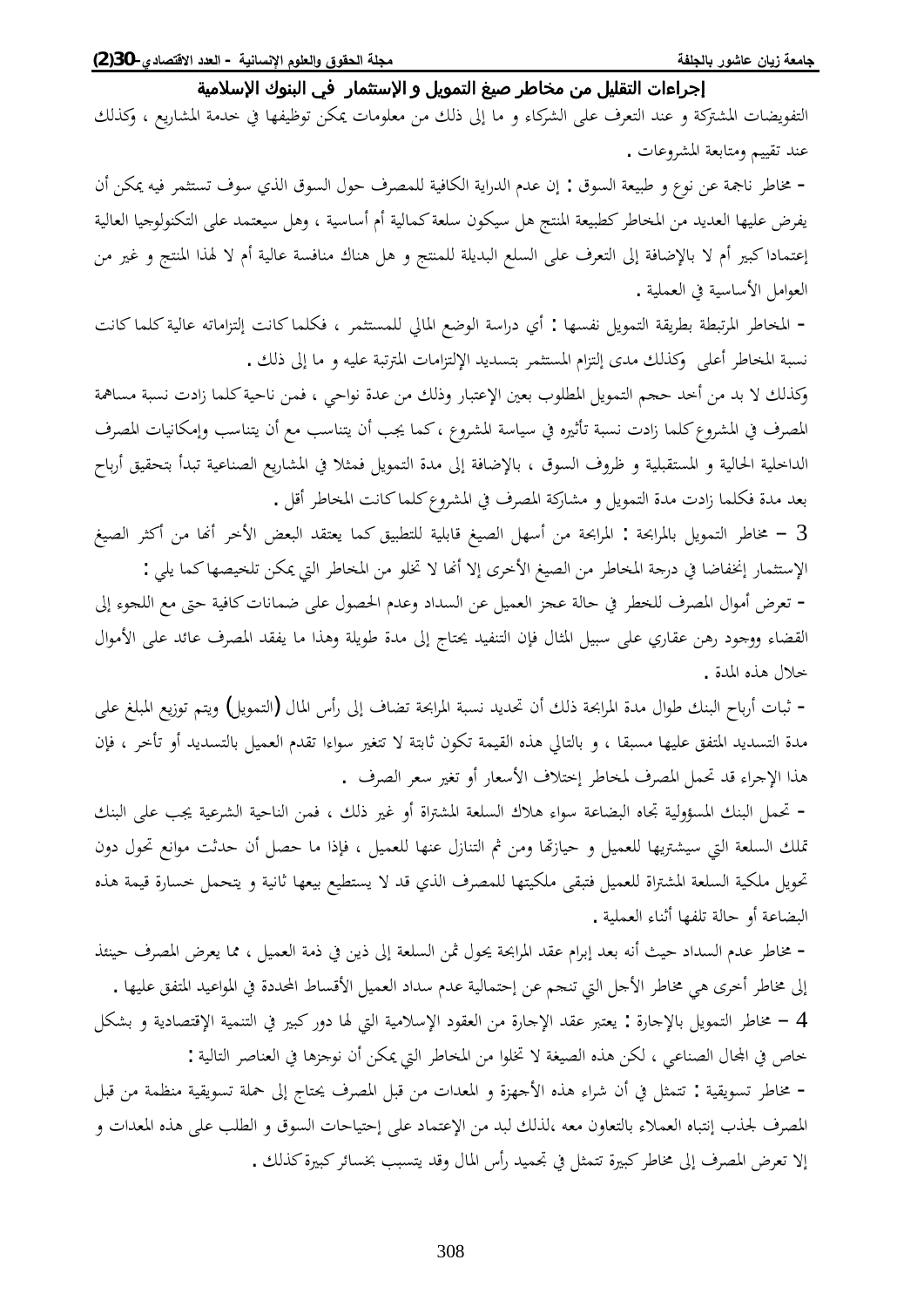## ᥴ᧔ᧃᦓ᧙ҫӂᧈᥲᦿҫ᧒ᦳ ҵᧄᦓ᧙ҫӇᦾ᧓ᧄᦿҫ᧔ᦛᦎᦣᦈᧃᧆᧃᦾ᧔ᧀᦸᦿҫҮҫҥҫᦎҩ

− مخاطر عدم إنتظام دفع الإجارة : يعني عدم دفع الأجرة بإنتظام يؤدي إلى تعطيل رأس المال العامل للمصرف سواء من حيث تشغيل رأس المال أو من حيث إعادة إستثمار الأموال السائلة لديه . - مخاطر التغير في الأساليب التكنولوجية : خاصة في العصر الحالي الذي يشهد تسارعا متزايدا في التقدم التكنولوجي و العلمي ، الأمر الذي يستوجب أن يتم إختيار مواد التأخير بعناية فائقة وبحرص شديد خوفا من تعرض المصرف لنخاطر كبيرة .  $5$  — مخاطر التمويل بالسلم : تتعرض المصارف الإسلامية لمخاطر الأسعار في عملية السلم منذ تاريخ تنفيد عقد السلم و تستمر خلال فترة العقد و تمتد إلى ما بعد تاريخ إستحقاقه طالما ظلت السلعة مشمولة في قائمة المركز المالي لهذا البنك وهذا العقد يواجه عددا من المخاطر تتمثل في العناصر التالية : – التذبذب في الأسعار - تعدر تسليم المسلم عند حلول الأجل - مماطلة العميل ونعمده في إضاعة حقوق البنك - مخاطر القوة الشرائية و مخاطر السوق ثالثا - إجراءات التقليل من مخاطر صيغ التمويل و الإستثمار في المصارف الإسلامية : تشكل هذه الإجراءات حجرا أساسا في بناء إستراتيجية لتقليل مخاطر الإستثمار في المصارف الإسلامية حيث تتضمن إجراءات و قائية قبل الدخول في العملية الإستثمارية و التي سوف نقسمها إلى قسمين هما : <sup>[\(17](#page-16-16)</sup>) : إجراءات متعلقة بصيغ التمويل : تتمثل هذه الإجراءات في المتقرحات التالية وذلك وفق لقواعد وضوابط الشريعة ". ǪƦǘǼȇƢǷÀƜǧ¨ǂǗƢƼŭ¦ƨǠȈƦǗƮȈƷǺǷÀƢđƢnjƬƫśƬǤȈǐdz¦ǺȇǀǿÀ¢ƢŠ :ƨǯ°Ƣnjŭ¦Âƨƥ°Ƣǔŭ¦ǂǗƢűǺǷDzȈǴǬƬdz¦©¦ ¦ǂƳ¤ \* من إجراءات وقائية لصيغة المضاربة يمكن إعتماده أيضا على صيغة المشاركة وذلك كما يلي : − تطوع المضارب بضمان رأس المال المضاربة : أن يتبرع المضارب بضمان رأس المال المضاربة ولكن تجدر الإشارة هنا إلى عدم إستخدام هذا الأمر كمتطلب ضمني سابق تقوم به المصارف الإسلامية لمنح المضارب مالا للمضاربة ، بل يترك هذا الأمر للمضارب بحيث لا تحمل هذه المعالجة شبيهة الإلزامية لأن أساسها قائم على التبرع و التطوع بالضمان و لا يصح إلزام المضارب على هذا . – ضمان طرف ثالث لرأس المال المضاربة : وهو أن يضمن شخص شخصا آخر بأن يوفي الدين الذي عليه فإن لم يفعل وفي الضامن أو الكفيل الدين عن المكفول ثم رجع عليه بقدر ما أدى . − تقييد تصرفات المضارب : الأصل في العقود رضا المتعاقدين وموجبها ما أوجباه على أنفسيهما بالتعاقد ،وقد قال

سبحانه وتعالى{ يَا أَيُّهَا الَّذِينَ آمَنُوا لَا تَأْكُلُوا أَمْوَالَكُم بَيْنَكُم بِالْبَاطِلِ إِلَّا أَن تَكُونَ بِخَارَةً عَن تَرَاضٍ مِّنكُمْ }<sup>[\(18](#page-16-17))</sup> فعلق الله ت<br>ا È Ê È ب<br>أ ِ<br>یا Ì È È È È È Ǽ Ì ب<br>أ È Ì سبحانه وتعالى جواز الأكل بطيب النفس و بالتراضي فدل ذلك على أن الوصف هو سبب الحكم ، والأصل كذلك في الشروط الحل و الإباحة ما لم تخالف أمرا شرعيا .

− تنويع الإستثمارات : فكلما تنوعت إستثمارات المصارف وتوزعت على أكثر من مشروع و أكثر من مورد من موارد الإقتصاد كلما قلت درجة المخاطر التى تتعرض لها إستثمارات المصرف في المشاركة .

\* إجراءات التقليل من مخاطر الأمر بالشراء :إن علاقة بين الأمر بالشراء والمصرف الإسلامي تتحول في النهاية إلى علاقة مدين بمقرض ويصاحب هذه العلاقة إحتمالية تأخر العميل عن أداء إلتزاماته نحو المصرف ومن هنا فإن أبرز مخاطر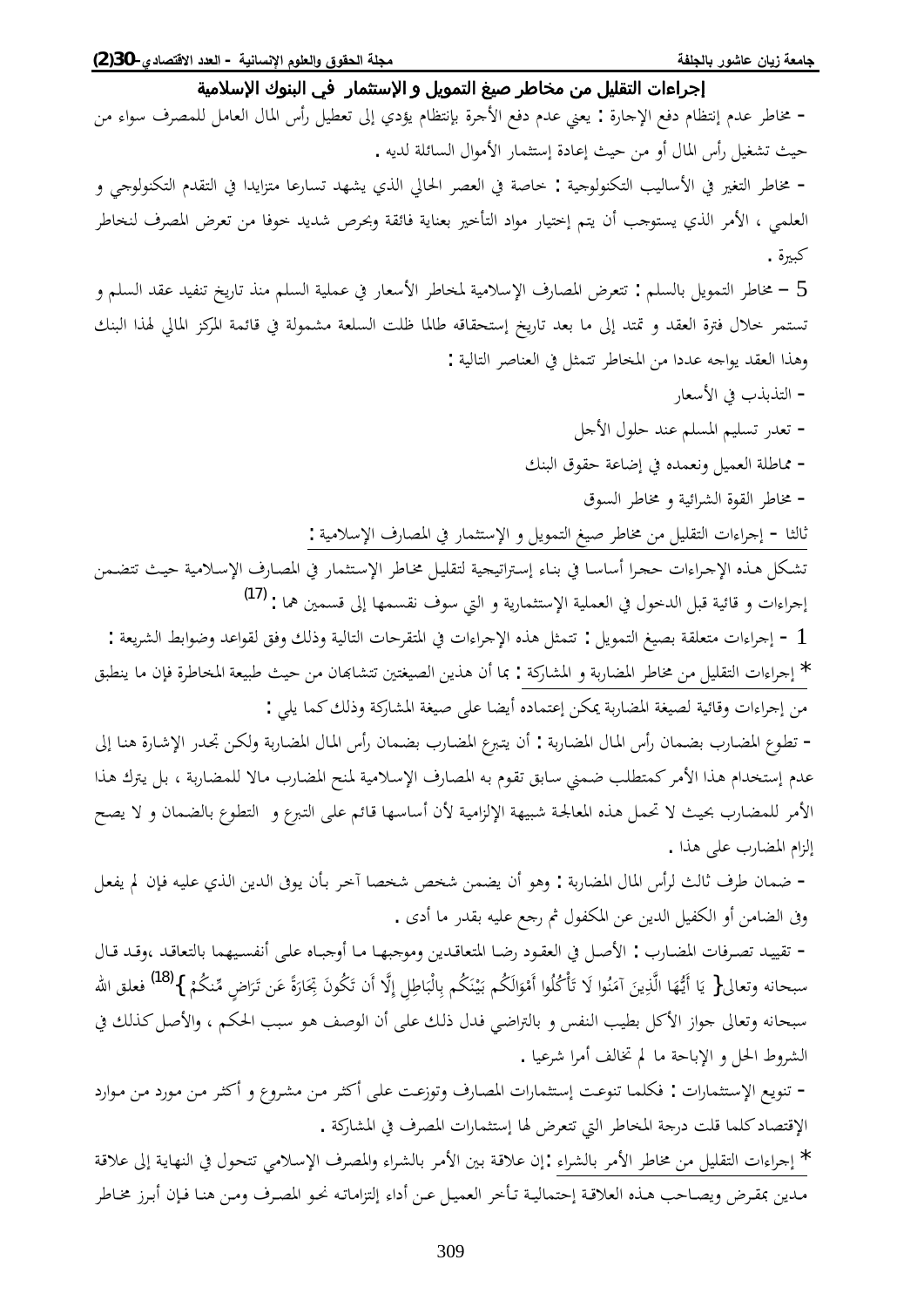الإستثمار التي تعترض طريق المرابحة التي تحريها هذه المصارف هي المماطلة في السداد لذا سنعرض بعض الإجراءات التي من شأنها التقليل من هذه المخاطر كمايلي :

− إشتراط التعويض لصالح المصرف الإسلامي على العميل الموسر المماطل في السداد : أجاز المستشار الشرعي للبنك الإسلامي الأردني (محل الدراسة) للبنك إشتراط التعويض في حالة المماطلة في السداد مع اليسر عليها في حالة وقوع ضرر على البنك ، وهذا ما ذهبت إليه أيضا مجموعة من الهيئات الشرعية مثل هيئة الرقابة الشرعية للبنك الإسلامي لغرب السودان ، و هيئة الرقابة الشرعية في المصرف الإسلامي المصري ، و مجموعة دلة البركة ، وقد قيدت التعويض بمقدار ما فات على الدائن من ربح معتاد يمكن أن ينتجه مبلغ دينه لو إستثمره بالطرق المشروعة خلال مدة التأخير وتقدره المحكمة مستعينة بأهل الخبرة .

− إشتراط حلول باقي الأقساط إذا تأخر العميل المماطل عن دفع قسط منها: جاء في مجمع الفقه الإسلامي في دورة المؤتمر السابع الذي أنعقد في جدة بجواز هذا الإشتراط حيث جاء في قراره رقم 07/02/66 " يجوز إتفاق المتداينين على حلول سائر الأقساط عند إمتناع المدين عن وفاء قسط من الأقساط المستحقة عليه ما لم يكن معسرا " ، وعليه فهذا الشرط يمثل دافعا وحافزا للمدين على الوفاء بالدين في وقته ،كما يحقق منفعة للمصرف و العميل و لا مدخل فيه للربا حيث إن العميل ملزم فقط بأداء مقدار أقساطه بلا زيادة عليها و الأصل في الشروط الحل ما لم تعارض نصا شرعيا .

− إشتراط إخراج مبلغ من المال لوضعه في صندوق خاص موجه للفقراء أو لأعمال الخير : إن هذه الصورة تشكل عامل ردع وزجر للعميل فإذا تأخر العميل الموسر في السداد فإنه سيقوم بدفع مبلغ من المال لهذا الصندوق مما سيدفعه مستقبلا إلى السداد في ميقاته.

− تقديم قرض حسن للمصرف : وذلك بإلزام المدين المماطل قضائيا بأداء الدين إبراء لذمته ، ويلزم كذلك بتقديم قرض حسن للدائن يساوي مقدار الدين الأصلي و يكون مؤجلا لمدة زمنية تساوي مدة المماطلة .

أما مزايا هذه الصيغة بأجملها بأن المصرف الذي تلقى هذا القرض بحكم القضاء يستطيع أن يستخدمه فيما يريد من وجوه الإنتفاع المشروعة ثم يرده لصاحبه (المدين المماطل) و بهذا نكون قد عوضنا المصرف عن حرمانه بالإنتفاع بمال مماثل لمدة مماثلة و نتيجة هذا الإنتفاع ليست مضمونة فقد يستثمر المصرف هذا القرض فيربح منه كثيرا أو قيلا أو يخسر وهذا عدل لأنه لو تلقى أصل دينه دون مماطلة فإستثمره لكان عرضه لنفس هذا الحالات ، وبذلك فنحن لا نمنح المصرف أي مبلغ نقدي إضافي فوق دينه الأصلى و إنما فرصة جديدة غير مضمونة مقابل الفرصة التي فوتّما عليه المدين المماطل .

ǾºƫƢǷ¦DŽƬdzƜƥǾºȈdz¤ǶǴºLjŭ¦ ƢºǨȇ¤¿ƾºǟƨȈdzƢǸƬƷ¤ǶǴLjdz¦µŗǠƫŖdz¦ǂǗƢƼŭ¦±ǂƥ¢ǺǷ : ǶǴLjdz¦ƨǤȈǏǂǗƢűǺǷDzȈǴǬƬdz¦©¦ ¦ǂƳ¤ \* ولهذه المسألة أكثر من سبب منها :

− عدم تمكن المسلم إلية بالقيام بإلتزاماته نحو المصرف الإسلامي بسبب إعساره، وهذه الصورة قد تناولنها ضمن مخاطر الإستثمار في المرابحة و إجرائها هو إنظار المصرف المسلم إلى حين يسره عملا في قوله تعالى{وَإِن كَانَ ذُو عُسْرَةٍ فَنَظِرَةٌ إِلَى ر<br>ا  $\vdots$ È È Ì Ê ا<br>چ È مَيْسَرَةٍ وَأَن تَصَدَّقُواْ خَيْرٌ لَّكُمْ إِن كُنتُمْ تَعْلَمُون}<sup>[\(19](#page-16-18))</sup> Ì Ì Ê ¤ Ì ش<br>ل Ì È È È ر<br>نم È Ȉ È

− تمكن المسلم إليه بالقيام بإلتزاماته لكنه يماطل فيها و في هذه الحالة تحري على المسلم إليه إجراءات المدين الموسر المماطل كما سبق مناقشتها في صيغة المرابحة .

− عدم تمكن المسلم إليه من القيام بإلتزاماته بسبب الإفلاس ، وفي هذه الحالة تجرى عليه إجراءات الإفلاس في الشريعة الإسلامية .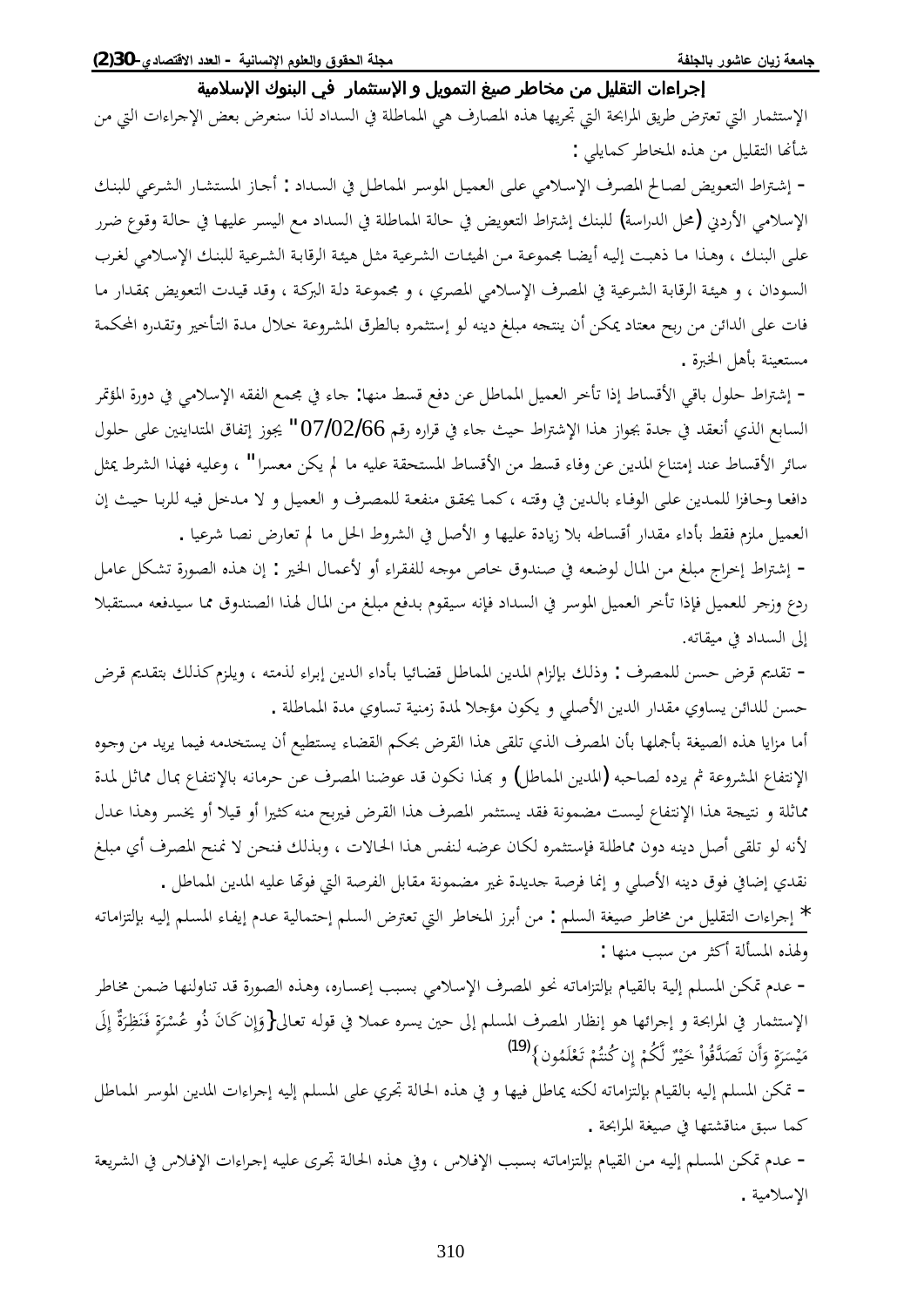## ᥴ᧔ᧃᦓ᧙ҫӂᧈᥲᦿҫ᧒ᦳ ҵᧄᦓ᧙ҫӇᦾ᧓ᧄᦿҫ᧔ᦛᦎᦣᦈᧃᧆᧃᦾ᧔ᧀᦸᦿҫҮҫҥҫᦎҩ

− تعذر إمكانية التسليم لظرف طارئ كإنقطاع المسلم فيه من الأسواق وقت التسليم مثلا ، فالإجراءات التي تضمن التقليل من المخاطر تكون إما الخيار بين الصبر إلى وجود المسلم فيه أو فسخ السلم ، وعليه يمكن للمصرف الإسلامي في المص في عقد السلم أنه في حالة عدم إمكانية تسليم المسلم فيه لظرف طارئ خارج عن إرادة المتعاقدين ويحدد هذا الظرف من قبل لجنة المتعاقدين ويحدد هذا الظرف من قبل لجنة مختصة ، يحق للمصرف الإسلامي فسخ عقد السلم و الرجوع برأس المال إلى المسلم إليه .

\* إجراءات التقليل من مخاطر الصيغ التمويلية الأخرى :

- بالنسبة لمخاطر الإستصناع : تتعرض صيغة الإستصناع في المصارف الإسلامية لجملة من المخاطر أبرزها ،كون المستصنع فالسلعة المطلوب صنعها) مخالفا للمواصفات والمقاييس المتفق عليها بين الصانع و المصرف فإنه سوف يشترط على الصانع) التعويضات في حالة التأخر أو عدم المطابقة للمواصفات المطلوبة والمتفق عليها مسبقا مما يترتب عليه تقليل نسبة المخاطر في هذه العقود ، لأن في هذا الإشتراط سدا لأبواب الفوضى و التلاعب بحقوق الناس و فيه دافع وحافز لإكمال العقد في وقته المحدد و هو كذلك سبب للوفاء بالعقد و قد جاء في محكم التنزيل قوله سبحانه و تعالى ﴿ يأيها الذين ءامنوا أوفوا بالعقود ﴾المائدة: 01 ، وبالتـالي يـؤدي إلى إرتفـاع نسـبة تطبيـق الإستصـناع مـن ضـمن العقـود الـتي تجـري بحـا المصـارف الإسلامية .

− بالنسبة لمخاطر الإجارة المنتهية بالتمليك : وأبرز مخاطر هذه الصيغة هي التأخير أو المماطلة في سداد الأقساط ، وقد سبق أن عالجنا هذه الحالة ضمن مخاطر المرابحة ، إضافة إلى ماسبق فإن الإجارة المنتهية بالتمليك تتعرض لمخاطر إختلاف الأسعار أو تغير سعر الصرف فعلى سبيل المثال لو أستأجر الشخص "أ" شقة إجارة منتهية بالتمليك من مصرف إسلامي بحيث يقوم هذا الشخص بدفع الأقساط لمدة خمس سنوات و أثناء هذه المدة تغيرت الأسعار سواء إرتفاعا أو إنخفاضا ، فإذاكان التغير كبير لا يمكن توقعه و الإحتراز منه فهو ظرف طارئ فإنه يتم تحديد قيمة التغير فإذا إنخفضت أو إرتفعت هذه القيمة النقدية في حدود الثلث أو ما يزيد عنه يلجأ إلى رد قيمة النقد لا المثل في حق من ترتب في ذمته شئ منها و إن كان التغير أقل من الثلث فعليه رد المثل ، وهنا لا يصح إشتراط زيادة سنوية في عقد الإجارة المنتهية بالتمليك تفاديا لإرتفاع الأسعار إذاكان الإرتفاع طبيعيا أما إن كان الإرتفاع في حدود الثلث أو ما يزيد عنه فنلجأ هنا إلى جهة مستقلة لتقوم بتقدير القيمة الفعلية للأجرة و من جهة أخرى فإن القول بجواز زيادة نسبة معينة على الأجرة السنوية تفاديا لإرتفاع الأسعار يترتب عليه كذلك القول بإنخفاض الأجرة إذا إنخفضت الأسعار .

ح إجراءات متعلقة بتقويم المشروعات الإستثمارية : تعتبر الإجراءات و المعايير التالية الأكثر شيوعا و إستخداما من قبل المصارف الإسلامية من أجل إحتواء و التقليل من المحاطر الناجمة عن المشروعات الإستثمارية و المتمثلـة في النقـاط التالية<sup>[\(20](#page-16-19))</sup> :

− مشروعية السلع المنتجة أو الخدمات المؤداة وفقا لأحكام الشريعة الإسلامية وذلك بالبعد عن شبهة الربا الحرام أو تمويل الأنشطة غير المشروعة أو المشاركة في إستثمارات المشروعات تزاول أعمالا أو تتبع سياسات مالية أو نقدية أو إنتاجية أو تسويقية أو غيرها وتخالف ما هو مستقر ومعروف من أحكام الشريعة الإسلامية .

− زيادة معدل العائد أو الربح الحقيقي عن التكاليف الضمنية لرأس المال و المحسوبة بإستخدام معدل العائد الداخلي دون خصم التدفقات النقدية .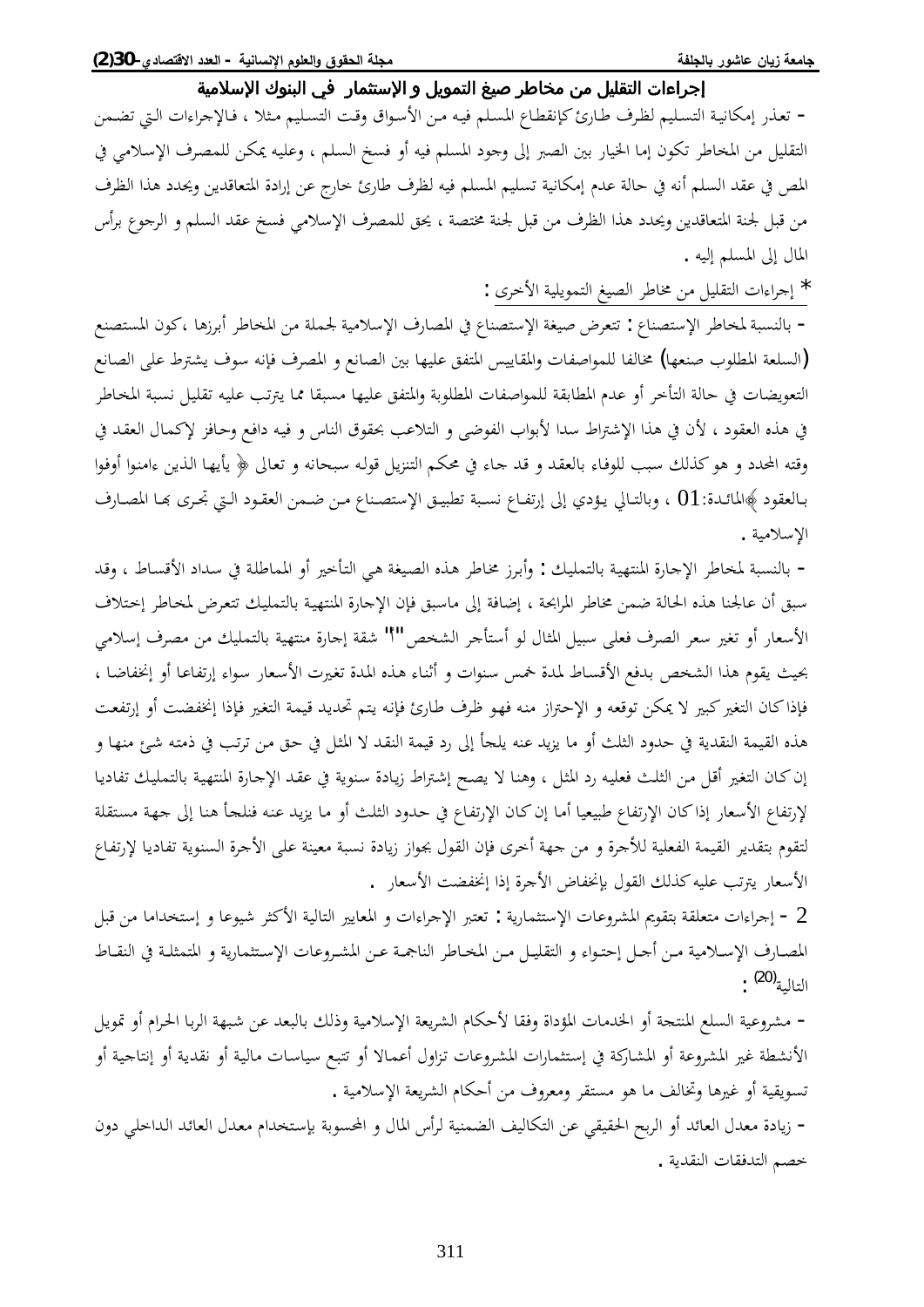− تغطية أرباح المشروع المتوقعة للتكلفة الصريحة لرأس المال المستثمر و ذلك على أساس معدل العائد على أفضل إستثمار بديل يتصف بنفس مواصفات المشروع المقترح من حيث مشروعية النشاط و الإلتزام بالأولويات الإسلامية ودرجة المخاطرة − سلامة المركز المالي و الكفاءة الإدارية للأطراف المشاركة مع المصرف الإسلامي في التمويل و إدارة المشروع مع ضرورة توافر مميزات الشخصية الإسلامية و السمعة الحسنة و السلوك الإسلامي للشركاء

− تحديد أسعار المنتجات في دراسات الجدوى وفقا لتكاليف الإنتاج الفعلية مع تحديد هامش ربح معقول دون مغالاة أو إستغلال وفي ضوء الأسعار السائدة في السوق للمنتحات المثالية أو التكاليف الإجتماعية التي يتحملها المشروع نتيحة لدوره الإجتماعي .

− تعتبر معايير فترة الإسترداد وصافي القيمة الحالية و معدل الداخلي أكثر المعايير إستخداما في دراسة الجدوى في المصارف الإسلامية مع إستخدام سعر خصم للتدفقات النقدية يتفق مع أحكام الشريعة و البعد عن الربا المحرم بإستخدام المعدلات المتوقعة للأرباح كبديل للفوائد المصرفية السائدة في المصارف التقليدية .

− إعتبار الزكاة من التدفقات النقدية الخارجة وصرف حصيلتها في مصارفها الشرعية .

صندوق مخصص مواجهة مخاطر الإستثمار: تقوم المصارف الإسلامية عموما بالنص على إقتطاع نسبة معينة من  $3$ الأرباح في نهاية كل دورة تودع في حساب خاص مستقل و ترصد حصيلة هذه المبالغ لتكوين إحتياطات من أجل مواجهة مخاطر الإستثمار و تحقيق حماية رأس المال ، أو مواجهة إنخفاض مستقبلي في الأرباح و تحقيق موازنة في التوزيعات ، كما قد ينص في بعض المصارف الإسلامية على أن الإحتياطي لا يخص أيا من الشركاء بعد التصفية بل إنه يذهب إلى أغراض الخير أو الخدمات الإجتماعية كما يقوم به البنك الإسلامي الأردني للتمويل و الإستثمار ، حيث يقتطع هذا البنك ما لايقل عن 10% من صافي أرباح الإستثمار المتحققة على مختلف العمليات الجارية خلال الفترة ، وتزداد النسبة بناء على تعليمات من البنك المركزي و يسري مفعول النسبة المعدلة بعد زيادتها في السنة المالية اللاحقة للسنة التي تقرر فيها التعديل ، فإذا حصلت خسائر في بعض عمليات الإستثمار المشترك التي بدأت وتمت في سنة معينة فتغطى هذه الخسائر من الأرباح التي حققتها عمليات الإستثمار الأخرى التي بدأت وتمت في السنة ذاتها ، و إذاكانت الخسائر أكثر من الأرباح في السنة ذاتَّما فتغطى من صندوق مواجهة مخاطر الإستثمار .

أمـا إذا بـدأت عمليـات الإسـتثمار واسـتمرت في سـنوات سـابقة و تبـين في النتيجـة و في سـنة معينـة أن تلـك العمليـات الإستثمارية كانت من حيث النتيجة عمليات خاسرة فتغطى خسارتها من صندوق مواجهة مخاطر الإستثمار

\* كما تجدر الإشارة إلى أن رصيد صندوق مخاطر الإستثمار المشترك يؤول إلى الزكاة و ذلك بعد تغطية جميع المصروفات و الخسائر التي أسس لتغطيتها أو إطفائها الأمر الذي يستخلص منه أنه ليس للمستثمرين في البنك الإسلامي أي حق في المبالغ المقتطعة بالنسبة المقررة المجتمعة في هذا الصندوق و إنما هي مبالغ مخصصة لتغطية الخسائر التي تتعرض لها عمليات الإستثمار المشترك .

كمـا تم بتــاريخ 2013/12/31 بتعيــين الخســائر المقيــدة علــي حســاب الصــندوق خســائر اهــتلاك ديــون بمبلــغ : ǞºȈƥ ǺºǷ ƨºǬǬƸƬǷ ǂƟƢºLjƻÂ 2012/12/31ƨºȈdzƢŭ¦ƨǼºLjdz¦Ŀň®°¢°ƢºǼȇ® 1381190DzºƥƢǬǷň®°¢°ƢǼȇ® 3.628.099 إستثمارات في الأسهم بمبلغ 653.894 دينار في 2013/12/31 مقابل 6220588 دينار في 2012/12/31 وبهذه الإجراءات يبلغ رصيد صندوق مواجهة مخاطر الإستثمار ما قيمته 19.472°C425دينار أردني. <sup>[\(21](#page-16-20))</sup>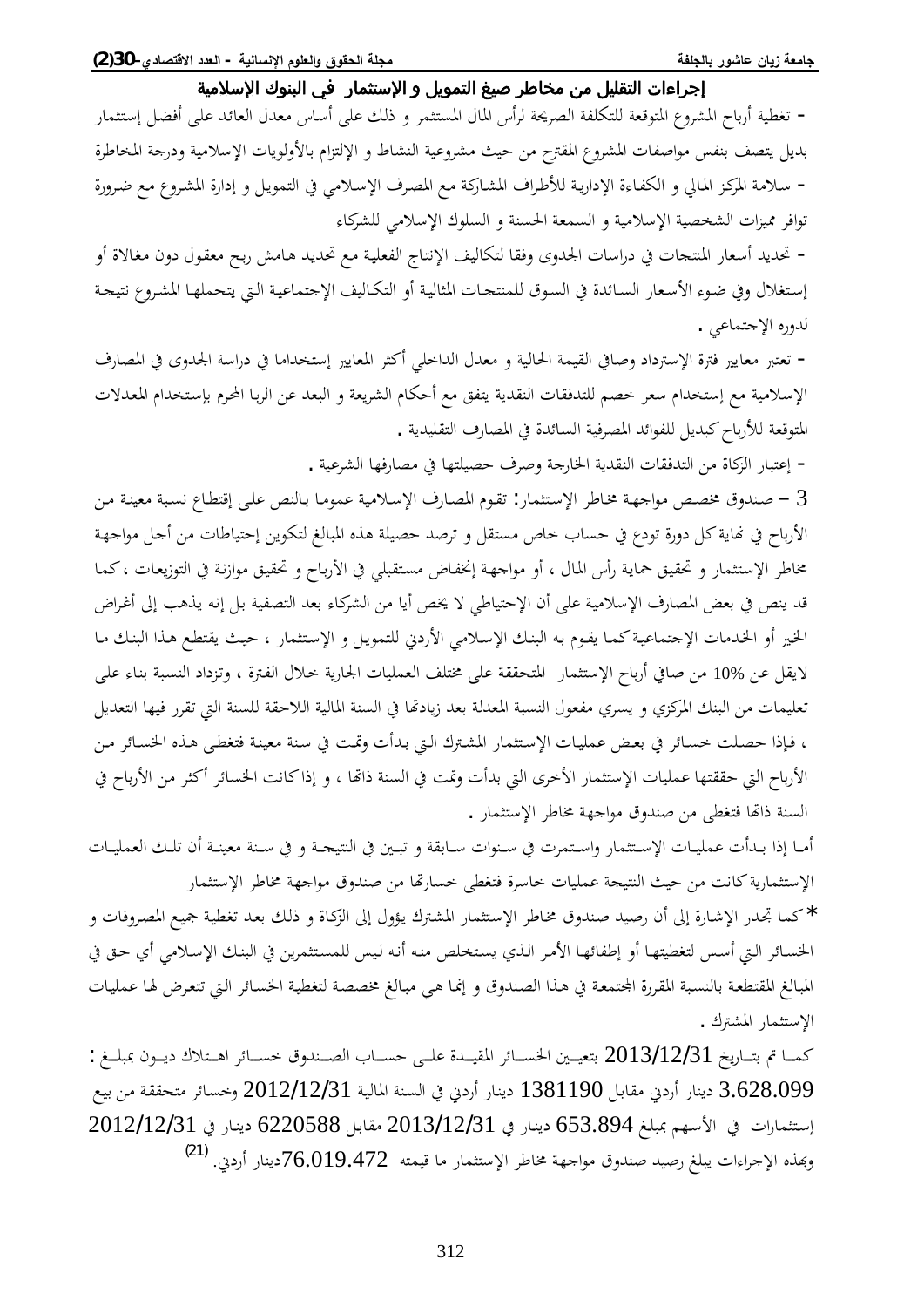قم بتاريخ 2014/12/31 بإقتطاع مانسبته 15 % من صافي الأرباح المحققة في صندوق مواجهة مخاطر الإستثمار استنادا  $(i,j)$ لنص المادة (55 من قانون البنوك الأردني

قثل الخسائر المقيدة على حساب الصندوق في 31 /12/ 2014 خسائر إهتلاك ديون بمبلغ 6.962.546دينار أردني مقابل 3،628.099 .484.456 دينار أردني في 31 /12/ 2013 ، وخسائر متحققة من بيع إستثمارات في الأسهم بمبلغ 484.456. 7 دينار أردني كما في 31 /12/ 2014 مقابل 894 . 653 دينار أردني كما في 31 /12/ 2013 وذلك وفق أحكام المادة 55 من قانون البنوك والتفسير الصادر عن ديوان تفسير القوانين ، و تم تسحيل المبالغ في صندوق مواجهة مخاطر الإستثمار ، وبَهذه الإجراءات يبلغ رصيد هذا الأخير ما قيمته 17.250.490 [22] أودني. <sup>[\(22](#page-16-21))</sup>

كما تمثل الخسائر المقيدة على حساب الصندوق في 2015/12/31 خسائر إهتلاك ديون بمبلغ 675 . 752. 5 دينار أردني مقابل 6.962.546دينار أردني في 2014/12/31 وخسائر متحققة من بيع إستثمارات في الأسهم بمبلغ . دينار $7.484.456$ 

و تم تسـحيل المبـالغ في صـندوق مواجهـة مخـاطر الإسـتثمار ، وبحـذه الإجـراءات يبلـغ رصـيد هـذا الأخـير مـا قيمتـه .<sup>([23\)](#page-16-22)</sup> 19.908.073<br>19.908.073

°ƢǸưƬºLJȍ¦ÂƨºǬǴǘŭ¦°ƢǸưƬºLJȍ¦©ƢƥƢºLjƷ§ƢƸºǏ¢ÂśŷƢºLjŭ¦ȄºǴǟǞºǬƫ¨ƢºǯDŽdz¦«¦ǂºƻ¤ƨȈdzÂƚLjǷÀƜǧ : ¨ƢǯDŽǴdzƨƦLjǼdzƢƥƢǔȇ¢ \* المخصص و المشاركين في محـافظ سـندات المقارضـة في حـال تـوافر شـروط الوجـوب ، بينمـا رصـيد صـندوق مواجـهـة مخـاطر الإستثمار يؤول إلى صندوق الزكاة في حالة عدم الحاجة إليها أو في حالة تصفية البنك

\* كذلك الإيرادات و المكاسب و المصروفات و الخسائر المخالفة للشريعة الإسلامية: يقوم البنك بتسجيل في حساب خاص ضمن المطلوبات الأخرى و يتم الإنفاق منها لجهات الخير وفقا لما تقرره هيئة الرقابة الشرعية .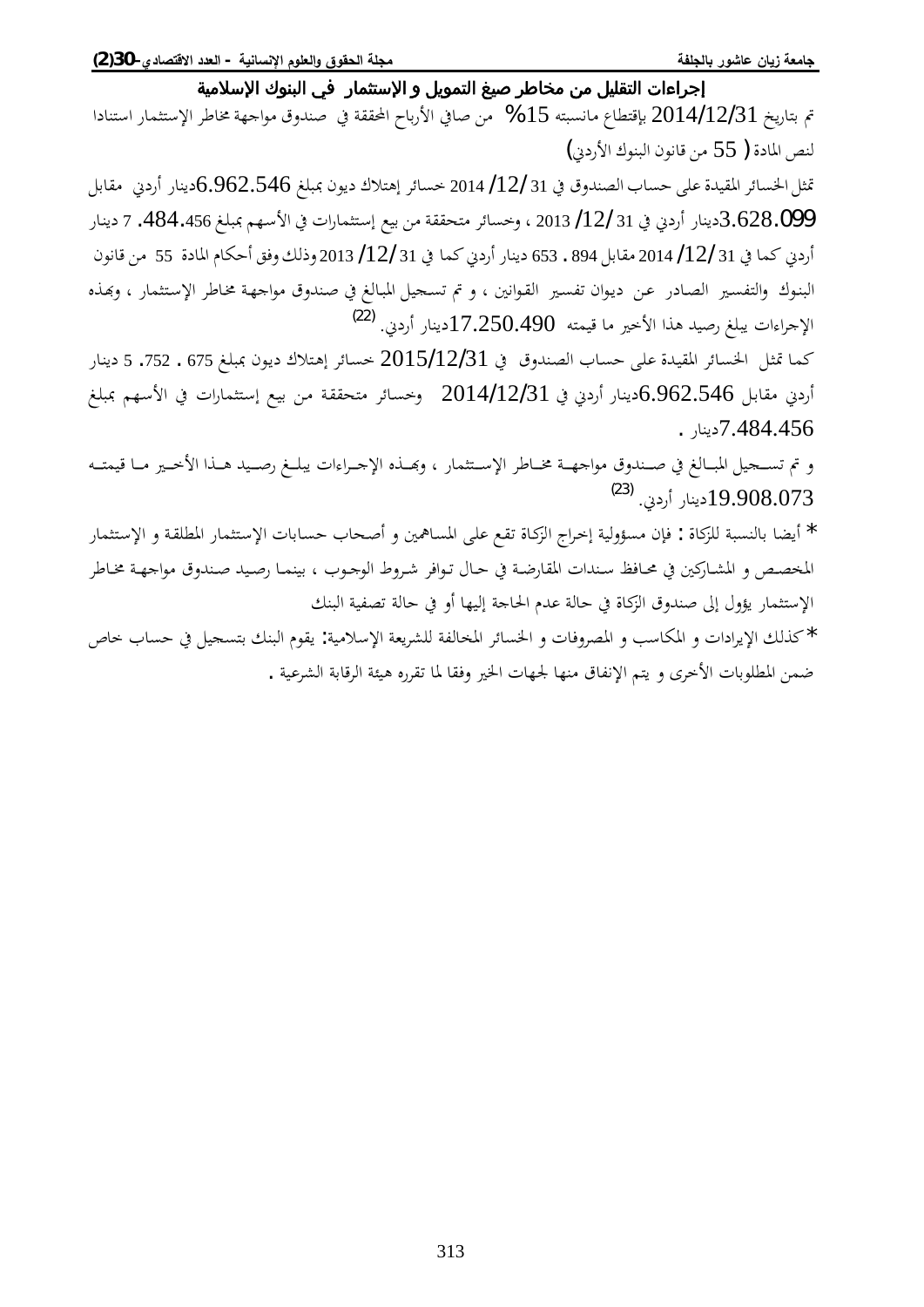الجدول رقم (01) : تطور أعمال البنك الإسلامي الأردني خلال العشر سنوات الأخيرة الوحدة : مليون دينار أردني

|                      |                                   |                                 |                      |                                                                                                                                                 |      |      | التمويل و الإستثمار |                   | الأوعية الإدخارية                        |                                             |       |                  |
|----------------------|-----------------------------------|---------------------------------|----------------------|-------------------------------------------------------------------------------------------------------------------------------------------------|------|------|---------------------|-------------------|------------------------------------------|---------------------------------------------|-------|------------------|
| عدد<br>ا<br>الموظفين | عدد<br>  الفروع و<br> <br>المكاتب | الربح<br>بعد $\vert$<br>الضريبة | الربح قبل<br>الضريبة | صندوق<br>  رأس المال    الإستثمار    مواجهة مخاطر  <br>  المدفوع    الإستثمار    الإستثمار    الصر<br>  المشترك    المشترك    الإستثمار    الصر |      |      | ألف<br>معاملة       | إجمالي<br>الأرصدة | عدد<br>الحسابات<br>  العاملة(بالآلا<br>ف | إجمالي  <br>ـه  الموجودات   إجمالي   ا<br>- |       | السنة<br>المالية |
| 1498                 | 63                                | 155                             | 234                  | 213                                                                                                                                             | 612  | 641  | 849                 | 10312             | 5976                                     | 15258                                       | 17074 | 2006             |
| 1611                 | 65                                | 230                             | 344                  | 202                                                                                                                                             | 755  | 650  | 982                 | 12293             | 6329                                     | 16768                                       | 19042 | 2007             |
| 1656                 | 66                                | 351                             | 501                  | 229                                                                                                                                             | 1018 | 813  | 1110                | 14125             | 7023                                     | 18817                                       | 21475 | 2008             |
| 1755                 | 69                                | 279                             | 389                  | 207                                                                                                                                             | 998  | 1000 | 1334                | 15561             | 7363                                     | 21875                                       | 24481 | 2009             |
| 1829                 | 72                                | 291                             | 407                  | 146                                                                                                                                             | 1008 | 1000 | 1454                | 17008             | 8045                                     | 25930                                       | 28581 | 2010             |
| 1904                 | 75                                | 283                             | 397                  | 73                                                                                                                                              | 1097 | 1000 | 1482                | 17841             | 8285                                     | 28583                                       | 31670 | 2011             |
| 2000                 | 79                                | 364                             | 512                  | 145                                                                                                                                             | 1442 | 1250 | 1613                | 24784             | 8873                                     | 29520                                       | 32555 | 2012             |
| 1979                 | 80                                | 451                             | 647                  | 80                                                                                                                                              | 1661 | 1250 | 1794                | 24952             | 6294                                     | 31904                                       | 35224 | 2013             |
| 2051                 | 86                                | 451                             | 640                  | 173                                                                                                                                             | 1664 | 1500 | 1858                | 26300             | 7768                                     | 34708                                       | 38552 | 2014             |
| 2148                 | 93                                | 487                             | 747                  | 199                                                                                                                                             | 1774 | 1500 | 2008                | 31528             | 8161                                     | 37457                                       | 41698 | 2015             |

 $2015$  المصدر : التقرير السنوي السابع و الثلاثون لسنة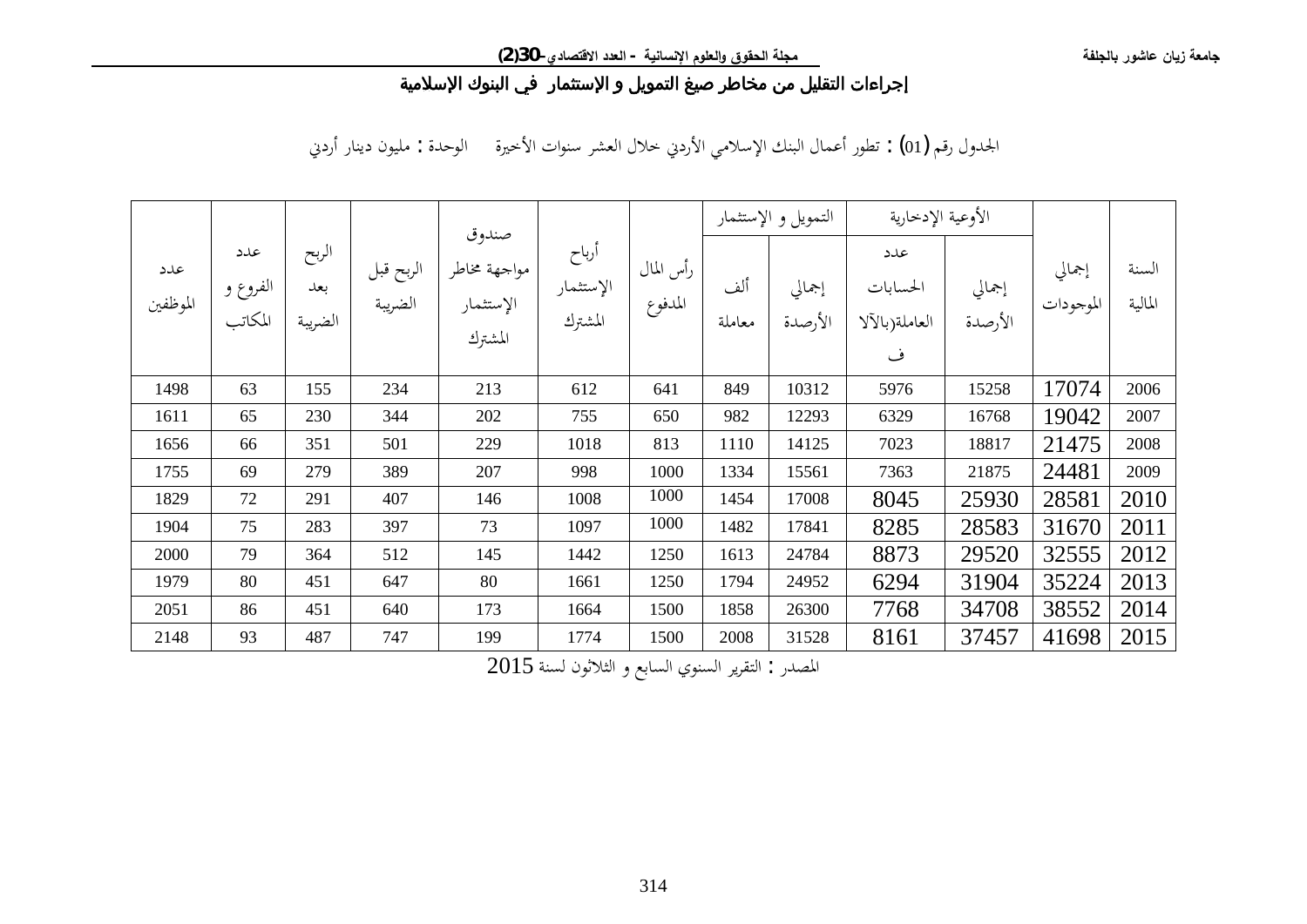الخاتمة :

في ختام هذه الورقة و بالنظر للتطور الحاصل في البيئة التي تعمل بما المصارف في النظام المالي الإسلامي سعى البنك الإسلامي الأردني وكغيره من المصارف الإسلامية لتحقيق التطور ومواكبة المتغيرات ، فقامت العديد منها بتقديم صيغ وابتكارات مالية ساهمت في إيجاد حلول لمعالجة مشكلات النقص في توفير الاحتياجات المالية اللازمة ، و إستحداث صيغ قويلية فعالة تتلاءِم مع الضوابط الشرعية للمعاملات المالية و عدم مخالفتها مما عزز من قوة القطاع المصرفي الإسلامي في الجحتمع بشكل عام وأضاف له آلية جديدة في تمويل إحتياجاته وأولويات التنمية لديه ، لكن هذه الأليات التمويلية المختلفة فرضة العديد من المخاطر مما أوجب على المصارف ضرورة التعرف عليها و تحليلها ومن تم إتخاد التدابير و الإجراءات اللازمة لإحتوائها أو حتى التقليل منها ، فإستحقاق الربح في أي عملية إستثمارية إنما منشؤه العمل المخاطر الذي يحقق نماء ذا قيمة إقتصادية و العمل المخاطر كذلك يتميز بإستعداد المستثمر لتحمل نتائج الإستثمار ربحا أو خسارة ولولا هذا الإستعداد لتحمل عبء المخاطرة لما قام الإستثمار من الأصل . من هنا نحاول تقديم بعض النتائج و التوصيات التي يمكنها المساهمة في تهيئة الأرضية اللازمة لتطوير أليات عمل المصارف الإسلامية وكذلك تساعد في تفعيل إجراءات التقليل من مخاطر صيع التمويل و الإستثمار التي تعتمدها المصارف الإسلامية :

- √وضع أسس سليمة واضحة لإدارة مخاطر تمويل وصيغ التمويل المختلفة سواء كان من المصادر الذاتية للمصرف أو الحسابات الإستثمارية .
- √دعوة إدارات المصارف الإسلامية إلى تبني الإجراءات التي تم إدراجها في هذه الورقة و العمل بما من أجل التقليل من المخاطرة √الإهتمام بإنشاء دوائر لإدارة المخاطر على أن تتمتع بإستقلالية لتستطيع فهم وتحديد وقياس و معالجة المخاطر المختلفة لتقليلها إلى أدبي حد ممكن
- كاضرورة تدريب العاملين في المصارف الإسلامية وذلك لإعدادهم عمليا و مصرفيا و إسلاميا الأمر الذي يزيد التخصص و يقلل التكاليف و يساهم في التقليل من مخاطر عدم الكفاءة المهنية للعاملين باعتبارها ذات علاقة عكسية بينها وبين العائد المتوقع .
- كضرورة دعوة الجهات المنوط بما سن القوانين و التشريعات التي من شأنها أن تقوم بإرساء قواعد التعامل الخاصة بصيغ V الإستثمار الإسلامية كالمضاربة و المشاركة .
- √زيادة التعاون بين المصارف الإسلامية في مجال العمل المصرفي الإسلامي و إيجاد قاعدة صلبة أساسية منظمة للتعاون في ما بينها ، ذلك التعاون الذي يمتد إلى كافة الجانب النظرية و العلمية .
- كإنشاء نظام لتبادل المعلومات بين البنوك الإسلامية ، حيث يمكن من توفر المعلومات اللازمة لأي بنك من البنوك الإسلامية سواءِ عن العملاءِ أم الفرص التمويلية و الإستثمارية أو غير ذلك .
- √ إنشاء صندوق للتمويل الإستثماري يكون الهدف منه تشجيع المشروعات الإستثمارية و التمويل طويل الأجل وهذا بهدف إستغلال للطاقات التمويلية الفائضة وربطها لفرص الإستثمار المتاحة من جهة وأيضا الخروج من دائرة الإعتماد على صيغ التمويل قصير الأجل لذا فمن المهم تأسيس سوق مالية إسلامية لتعزيز البنية الأساسية للخدمات المالية الإسلامية ، وفي هذا السياق بادر البنك الإسلامي للتنمية وهيئة لبوان للخدمات المالية غير المقيمة في ماليزيا و مؤسسة النقد البحرينية إلى تأسيس سوق المال الإسلامية الدولية ،كما تم تأسيس مركز إدارة السيولة للمؤسسات المالية بإشراف مؤسسة النقد البحرينية .